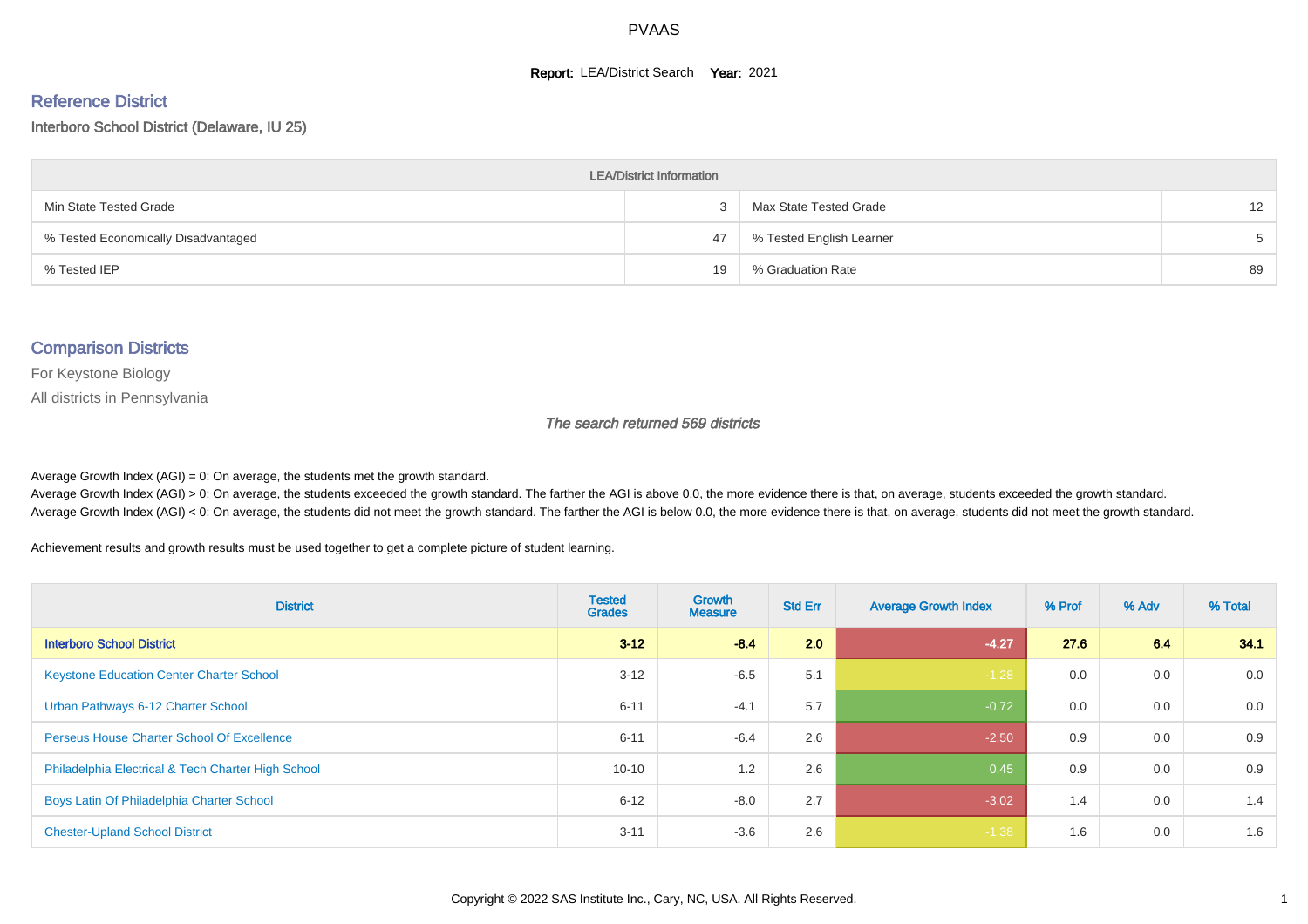| <b>District</b>                                                       | <b>Tested</b><br><b>Grades</b> | <b>Growth</b><br><b>Measure</b> | <b>Std Err</b> | <b>Average Growth Index</b> | % Prof | % Adv   | % Total |
|-----------------------------------------------------------------------|--------------------------------|---------------------------------|----------------|-----------------------------|--------|---------|---------|
| <b>Interboro School District</b>                                      | $3 - 12$                       | $-8.4$                          | 2.0            | $-4.27$                     | 27.6   | 6.4     | 34.1    |
| <b>Aliquippa School District</b>                                      | $3 - 11$                       | $-20.0$                         | 3.6            | $-5.54$                     | 1.7    | 0.0     | 1.7     |
| <b>Innovative Arts Academy Charter School</b>                         | $6 - 11$                       | $-7.2$                          | 2.5            | $-2.83$                     | 2.0    | 0.0     | 2.0     |
| <b>Chester Charter Scholars Academy Charter School</b>                | $3 - 12$                       | $-6.2$                          | 3.3            | $-1.88$                     | 2.2    | $0.0\,$ | $2.2\,$ |
| La Academia Partnership Charter School                                | $6 - 11$                       | $-15.5$                         | 5.7            | $-2.70$                     | 2.3    | 0.0     | 2.3     |
| People For People Charter School                                      | $3 - 12$                       | 6.4                             | 5.6            | $1.15$                      | 2.4    | 0.0     | 2.4     |
| <b>Sto-Rox School District</b>                                        | $3 - 10$                       | $-7.0$                          | 3.5            | $-1.99$                     | 3.2    | $0.0\,$ | 3.2     |
| <b>Mastery Charter School - Gratz Campus</b>                          | $7 - 10$                       | $-9.5$                          | 4.6            | $-2.09$                     | 0.0    | 3.4     | 3.4     |
| <b>Universal Audenried Charter School</b>                             | $9 - 11$                       | $-3.8$                          | 2.5            | $-1.53$                     | 3.0    | 0.5     | 3.5     |
| <b>Tech Freire Charter School</b>                                     | $9 - 11$                       | 0.7                             | $2.5\,$        | 0.27                        | 3.6    | 0.0     | 3.6     |
| <b>York City School District</b>                                      | $3 - 12$                       | $-17.7$                         | 1.8            | $-10.05$                    | 3.2    | 0.7     | 3.9     |
| <b>Clairton City School District</b>                                  | $3 - 11$                       | $-1.6$                          | 5.0            | $-0.32$                     | 3.8    | 0.5     | 4.4     |
| Aspira Bilingual Cyber Charter School                                 | $3 - 11$                       | 5.1                             | 5.8            | 0.87                        | 4.8    | 0.0     | 4.8     |
| <b>Claysburg-Kimmel School District</b>                               | $3 - 11$                       | $-1.2$                          | 5.2            | $-0.22$                     | 5.0    | 0.0     | $5.0$   |
| <b>West Side CTC</b>                                                  | $9 - 10$                       | $-32.0$                         | 3.9            | $-8.16$                     | 5.9    | 0.0     | 5.9     |
| <b>Allentown City School District</b>                                 | $3 - 12$                       | $-16.9$                         | 1.4            | $-12.37$                    | 5.9    | 0.4     | 6.3     |
| Morrisville Borough School District                                   | $3 - 11$                       | $-13.1$                         | 3.7            | $-3.52$                     | 4.9    | 1.6     | 6.6     |
| <b>Belmont Charter School</b>                                         | $3 - 10$                       | 2.2                             | 3.4            | 0.64                        | 5.3    | 1.8     | 7.0     |
| <b>Lawrence County CTC</b>                                            | $10 - 11$                      | $-9.8$                          | 3.7            | $-2.68$                     | 7.3    | 0.0     | 7.3     |
| <b>Propel Charter School-Homestead</b>                                | $3 - 11$                       | $-5.0$                          | 3.9            | $-1.27$                     | 7.3    | 0.0     | $7.3$   |
| <b>Turkeyfoot Valley Area School District</b>                         | $3 - 12$                       | $-15.4$                         | 5.8            | $-2.66$                     | 3.8    | 3.8     | $7.6$   |
| Preparatory Charter School Of Mathematics, Science, Tech, And Careers | $9 - 10$                       | $-5.1$                          | 2.5            | $-2.03$                     | 6.3    | 1.4     | 7.7     |
| <b>Propel Charter School-Montour</b>                                  | $3 - 10$                       | $-3.4$                          | 3.6            | $-0.93$                     | 7.7    | 0.0     | 7.7     |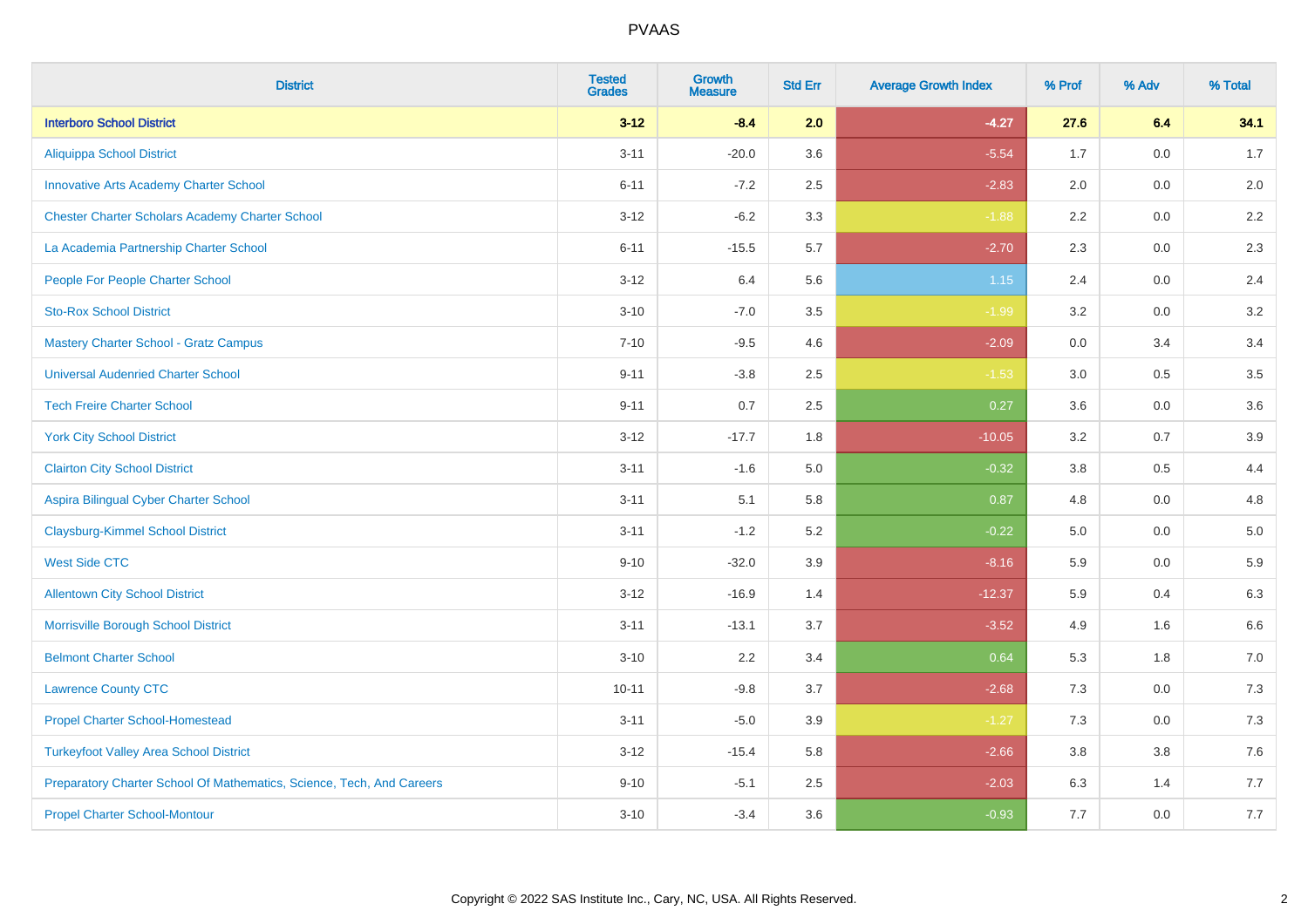| <b>District</b>                                   | <b>Tested</b><br><b>Grades</b> | <b>Growth</b><br><b>Measure</b> | <b>Std Err</b> | <b>Average Growth Index</b> | % Prof | % Adv   | % Total |
|---------------------------------------------------|--------------------------------|---------------------------------|----------------|-----------------------------|--------|---------|---------|
| <b>Interboro School District</b>                  | $3 - 12$                       | $-8.4$                          | 2.0            | $-4.27$                     | 27.6   | 6.4     | 34.1    |
| <b>Harrisburg City School District</b>            | $3 - 11$                       | $-0.2$                          | 2.0            | $-0.11$                     | 6.0    | 2.0     | 8.0     |
| Propel Charter School - Braddock Hills            | $3 - 11$                       | $-2.1$                          | 3.3            | $-0.63$                     | 4.8    | 3.2     | 8.1     |
| Lincoln Leadership Academy Charter School         | $3 - 12$                       | $-7.4$                          | 3.7            | $-1.99$                     | 6.4    | 2.1     | 8.5     |
| Dr Robert Ketterer Charter School Inc             | $6 - 12$                       | 7.1                             | 4.3            | 1.66                        | 7.3    | 1.7     | 9.0     |
| <b>Shade-Central City School District</b>         | $3 - 11$                       | $-14.6$                         | 4.0            | $-3.68$                     | 9.6    | 0.0     | 9.6     |
| <b>Executive Education Academy Charter School</b> | $3 - 10$                       | $-14.6$                         | 3.0            | $-4.81$                     | 8.5    | 1.2     | 9.8     |
| <b>Tacony Academy Charter School</b>              | $3 - 11$                       | $-12.9$                         | 3.3            | $-3.90$                     | 8.6    | 1.4     | 10.0    |
| <b>KIPP Dubois Charter School</b>                 | $9 - 10$                       | $-3.0$                          | 3.1            | $-0.95$                     | 10.0   | 0.0     | 10.0    |
| <b>Sugar Valley Rural Charter School</b>          | $3 - 11$                       | $-3.6$                          | 3.7            | $-0.98$                     | 10.3   | 0.0     | 10.3    |
| <b>Woodland Hills School District</b>             | $3 - 12$                       | $-4.2$                          | 2.5            | $-1.66$                     | 10.1   | 1.4     | 11.5    |
| <b>Greater Johnstown School District</b>          | $3 - 11$                       | $-3.5$                          | 2.4            | $-1.45$                     | 10.3   | 1.3     | 11.5    |
| Esperanza Cyber Charter School                    | $3 - 11$                       | 7.1                             | 6.1            | $1.15$                      | 8.8    | 2.9     | 11.8    |
| New Kensington-Arnold School District             | $3 - 11$                       | $-5.8$                          | 3.2            | $-1.80$                     | 10.8   | 1.2     | 12.0    |
| <b>Big Beaver Falls Area School District</b>      | $3 - 11$                       | $-17.9$                         | 2.8            | $-6.27$                     | 9.4    | 2.8     | 12.2    |
| <b>Multicultural Academy Charter School</b>       | $9 - 11$                       | 6.0                             | 3.4            | 1.77                        | 12.3   | $0.0\,$ | 12.3    |
| Norristown Area School District                   | $3 - 12$                       | $-25.4$                         | 1.7            | $-15.35$                    | 10.6   | 1.8     | 12.4    |
| Community Academy Of Philadelphia Charter School  | $3 - 11$                       | 0.1                             | 2.6            | 0.06                        | 9.7    | 2.6     | 12.4    |
| <b>Mastery Charter School - Thomas Campus</b>     | $3 - 10$                       | 7.9                             | 5.7            | 1.39                        | 12.5   | 0.0     | 12.5    |
| <b>Lancaster School District</b>                  | $3 - 12$                       | $-10.0$                         | 1.4            | $-7.22$                     | 9.0    | 3.9     | 12.8    |
| Mastery Charter School - Shoemaker Campus         | $7 - 10$                       | $-2.3$                          | 2.8            | $-0.81$                     | 10.1   | 3.7     | 13.8    |
| <b>Steelton-Highspire School District</b>         | $3 - 11$                       | $-5.3$                          | 3.2            | $-1.65$                     | 13.9   | $0.0\,$ | 13.9    |
| <b>Tussey Mountain School District</b>            | $3 - 12$                       | $-13.0$                         | 3.3            | $-3.93$                     | 11.1   | 3.2     | 14.3    |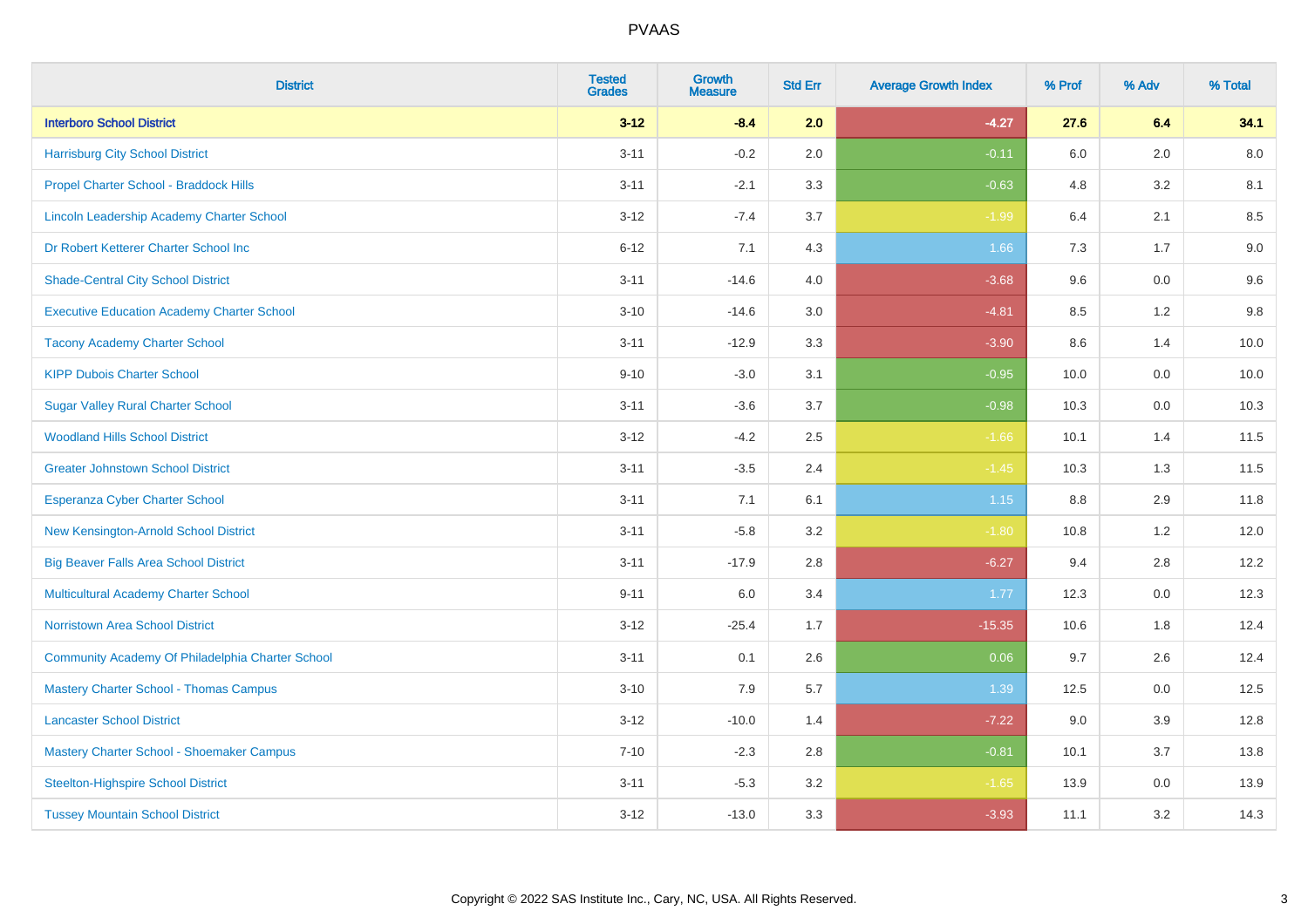| <b>District</b>                          | <b>Tested</b><br><b>Grades</b> | <b>Growth</b><br><b>Measure</b> | <b>Std Err</b> | <b>Average Growth Index</b> | % Prof | % Adv   | % Total |
|------------------------------------------|--------------------------------|---------------------------------|----------------|-----------------------------|--------|---------|---------|
| <b>Interboro School District</b>         | $3 - 12$                       | $-8.4$                          | 2.0            | $-4.27$                     | 27.6   | 6.4     | 34.1    |
| <b>Shenandoah Valley School District</b> | $3 - 11$                       | $-4.5$                          | 3.5            | $-1.29$                     | 14.3   | 0.0     | 14.3    |
| <b>Cornell School District</b>           | $3 - 11$                       | $-5.5$                          | 4.6            | $-1.20$                     | 11.3   | 3.2     | 14.5    |
| <b>Washington School District</b>        | $3 - 11$                       | $-15.9$                         | 2.9            | $-5.44$                     | 12.9   | 1.7     | 14.7    |
| <b>Hanover Area School District</b>      | $3 - 11$                       | $-14.7$                         | 4.7            | $-3.13$                     | 12.1   | 3.0     | 15.2    |
| Imhotep Institute Charter High School    | $9 - 11$                       | $-17.6$                         | 5.8            | $-3.03$                     | 15.4   | 0.0     | 15.4    |
| <b>Blacklick Valley School District</b>  | $3 - 11$                       | $-0.9$                          | 3.9            | $-0.23$                     | 7.7    | 7.7     | 15.4    |
| <b>Coatesville Area School District</b>  | $3 - 11$                       | $-9.5$                          | 1.6            | $-5.81$                     | 12.8   | 3.3     | 16.2    |
| <b>Rochester Area School District</b>    | $3 - 11$                       | $-5.7$                          | 3.9            | $-1.45$                     | 14.9   | 2.1     | 17.0    |
| <b>Muhlenberg School District</b>        | $3 - 10$                       | $-17.8$                         | 1.9            | $-9.34$                     | 12.4   | 4.6     | 17.0    |
| <b>City CHS</b>                          | $10 - 11$                      | $-5.6$                          | 2.4            | $-2.34$                     | 15.9   | 1.5     | 17.4    |
| Esperanza Academy Charter School         | $4 - 11$                       | 2.1                             | 2.1            | 1.01                        | 14.2   | 3.6     | 17.8    |
| <b>Wilkes-Barre Area School District</b> | $3 - 11$                       | $-12.4$                         | 2.4            | $-5.18$                     | 14.2   | 3.7     | 17.9    |
| <b>Sharon City School District</b>       | $3 - 11$                       | $-6.5$                          | 2.3            | $-2.79$                     | 13.1   | $5.0\,$ | 18.1    |
| <b>Bristol Township School District</b>  | $3 - 11$                       | $-7.4$                          | 1.4            | $-5.32$                     | 13.8   | 4.6     | 18.4    |
| <b>Mcguffey School District</b>          | $3 - 11$                       | $-12.1$                         | 3.0            | $-4.06$                     | 12.8   | 5.9     | 18.6    |
| <b>Burgettstown Area School District</b> | $3 - 11$                       | $-11.2$                         | 3.2            | $-3.46$                     | 16.0   | 2.7     | 18.7    |
| <b>Columbia Borough School District</b>  | $3 - 12$                       | $-1.1$                          | 3.6            | $-0.31$                     | 17.2   | 1.7     | 19.0    |
| <b>Achievement House Charter School</b>  | $7 - 11$                       | $-8.2$                          | 3.6            | $-2.28$                     | 16.7   | 2.8     | 19.4    |
| <b>New Castle Area School District</b>   | $3 - 12$                       | $-13.6$                         | 2.3            | $-5.99$                     | 17.6   | 2.0     | 19.5    |
| <b>Frazier School District</b>           | $3 - 11$                       | $-18.9$                         | 3.4            | $-5.49$                     | 18.3   | 1.4     | 19.7    |
| <b>West Mifflin Area School District</b> | $3 - 12$                       | $-11.9$                         | 2.5            | $-4.77$                     | 15.9   | 4.0     | 19.9    |
| <b>Erie City School District</b>         | $3 - 12$                       | $-4.5$                          | 1.4            | $-3.09$                     | 13.4   | 6.7     | 20.1    |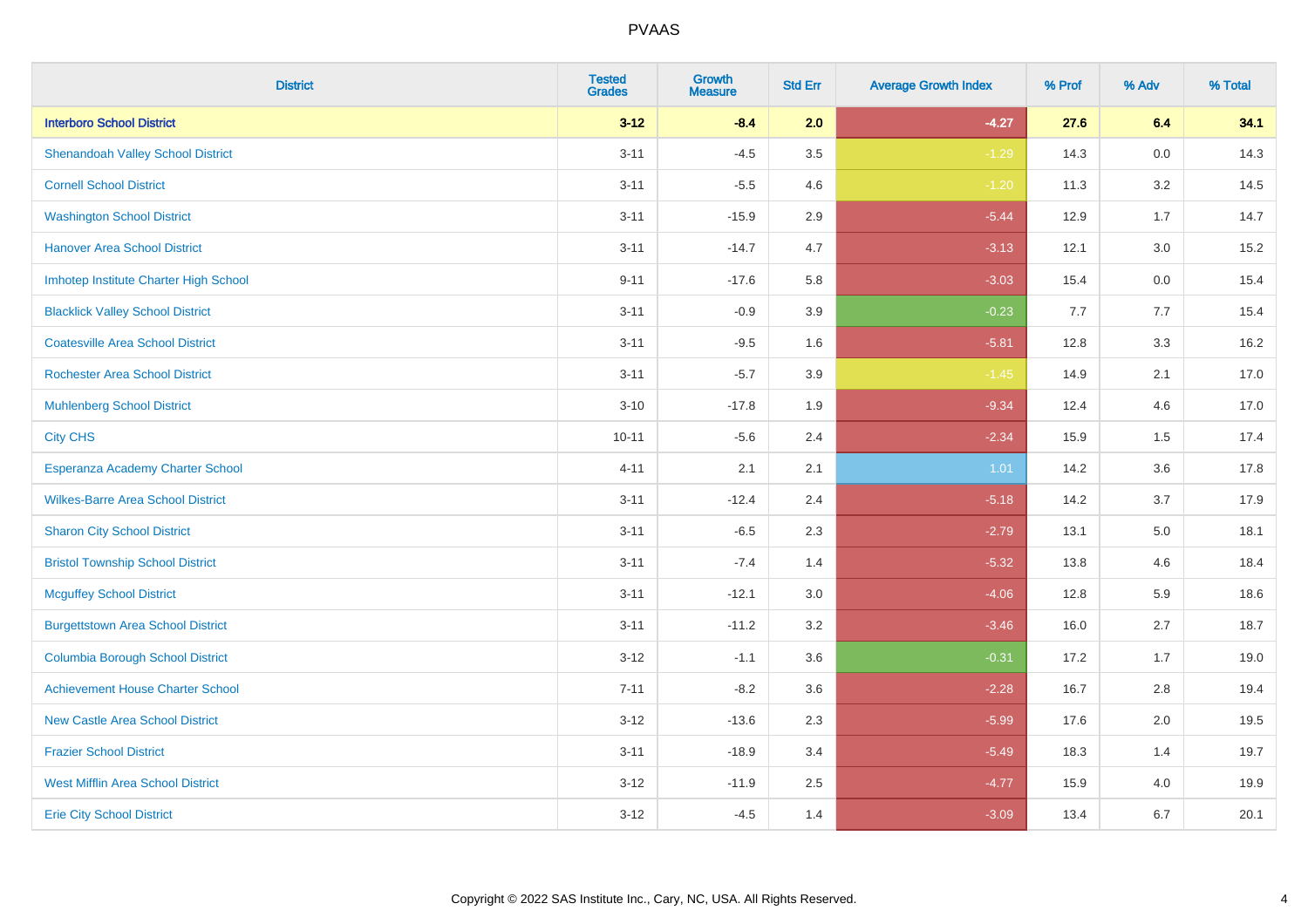| <b>District</b>                                         | <b>Tested</b><br><b>Grades</b> | Growth<br><b>Measure</b> | <b>Std Err</b> | <b>Average Growth Index</b> | % Prof | % Adv   | % Total |
|---------------------------------------------------------|--------------------------------|--------------------------|----------------|-----------------------------|--------|---------|---------|
| <b>Interboro School District</b>                        | $3 - 12$                       | $-8.4$                   | 2.0            | $-4.27$                     | 27.6   | 6.4     | 34.1    |
| <b>Dunmore School District</b>                          | $3 - 11$                       | $-12.2$                  | 2.7            | $-4.51$                     | 15.0   | 5.3     | 20.4    |
| Jefferson County-Dubois AVTS                            | $9 - 11$                       | $-11.7$                  | 3.1            | $-3.72$                     | 17.6   | 2.8     | 20.4    |
| Mastery Charter School - Pickett Campus                 | $6 - 10$                       | 2.7                      | 4.2            | 0.65                        | 20.6   | $0.0\,$ | 20.6    |
| <b>MaST Community Charter School II</b>                 | $3 - 10$                       | 1.4                      | 3.0            | 0.45                        | 16.1   | 4.6     | 20.7    |
| <b>Farrell Area School District</b>                     | $3 - 11$                       | $-1.9$                   | 4.2            | $-0.44$                     | 9.3    | 11.6    | 20.9    |
| <b>William Penn School District</b>                     | $3 - 12$                       | 7.0                      | 1.9            | 3.61                        | 14.0   | 7.2     | 21.3    |
| Hope For Hyndman Charter School                         | $3 - 11$                       | 5.1                      | 5.8            | 0.88                        | 14.3   | 7.1     | 21.4    |
| <b>Lebanon School District</b>                          | $3 - 11$                       | $-1.2$                   | 1.9            | $-0.63$                     | 15.2   | 6.4     | 21.6    |
| <b>Carbon Career &amp; Technical Institute</b>          | $9 - 11$                       | $-9.3$                   | 3.2            | $-2.92$                     | 19.6   | 2.2     | 21.7    |
| <b>Williams Valley School District</b>                  | $3 - 11$                       | 2.6                      | 3.7            | 0.69                        | 17.0   | 5.1     | 22.0    |
| <b>Southeast Delco School District</b>                  | $3 - 10$                       | 3.9                      | 3.5            | 1.12                        | 18.6   | 3.4     | 22.0    |
| <b>Williamsburg Community School District</b>           | $3 - 11$                       | $-16.9$                  | 4.1            | $-4.14$                     | 22.4   | 0.0     | 22.4    |
| <b>Antietam School District</b>                         | $3 - 10$                       | $-9.5$                   | 3.7            | $-2.57$                     | 20.9   | 1.5     | 22.4    |
| Pittsburgh School District                              | $3 - 11$                       | $-13.0$                  | 1.1            | $-12.25$                    | 16.1   | 6.5     | 22.6    |
| <b>Mount Carmel Area School District</b>                | $3 - 11$                       | $-7.9$                   | 2.3            | $-3.38$                     | 18.2   | 4.4     | 22.6    |
| Columbia-Montour AVTS                                   | $9 - 10$                       | $-7.1$                   | 2.8            | $-2.52$                     | 19.5   | 3.2     | 22.7    |
| <b>Reading School District</b>                          | $3 - 11$                       | 4.3                      | 1.2            | 3.71                        | 16.8   | 6.0     | 22.8    |
| Philadelphia City School District                       | $3 - 12$                       | $-7.8$                   | 0.6            | $-13.43$                    | 16.4   | 6.5     | 22.9    |
| <b>Fannett-Metal School District</b>                    | $3 - 11$                       | $-22.3$                  | 4.8            | $-4.65$                     | 16.4   | 6.6     | 23.0    |
| <b>Redbank Valley School District</b>                   | $3 - 11$                       | $-7.5$                   | 3.1            | $-2.41$                     | 12.4   | 10.6    | 23.1    |
| Center For Student Learning Charter School At Pennsbury | $6 - 12$                       | $-3.3$                   | 6.0            | $-0.55$                     | 23.1   | 0.0     | 23.1    |
| <b>Greater Nanticoke Area School District</b>           | $3 - 12$                       | $-6.8$                   | 2.6            | $-2.58$                     | 15.2   | 8.9     | 24.1    |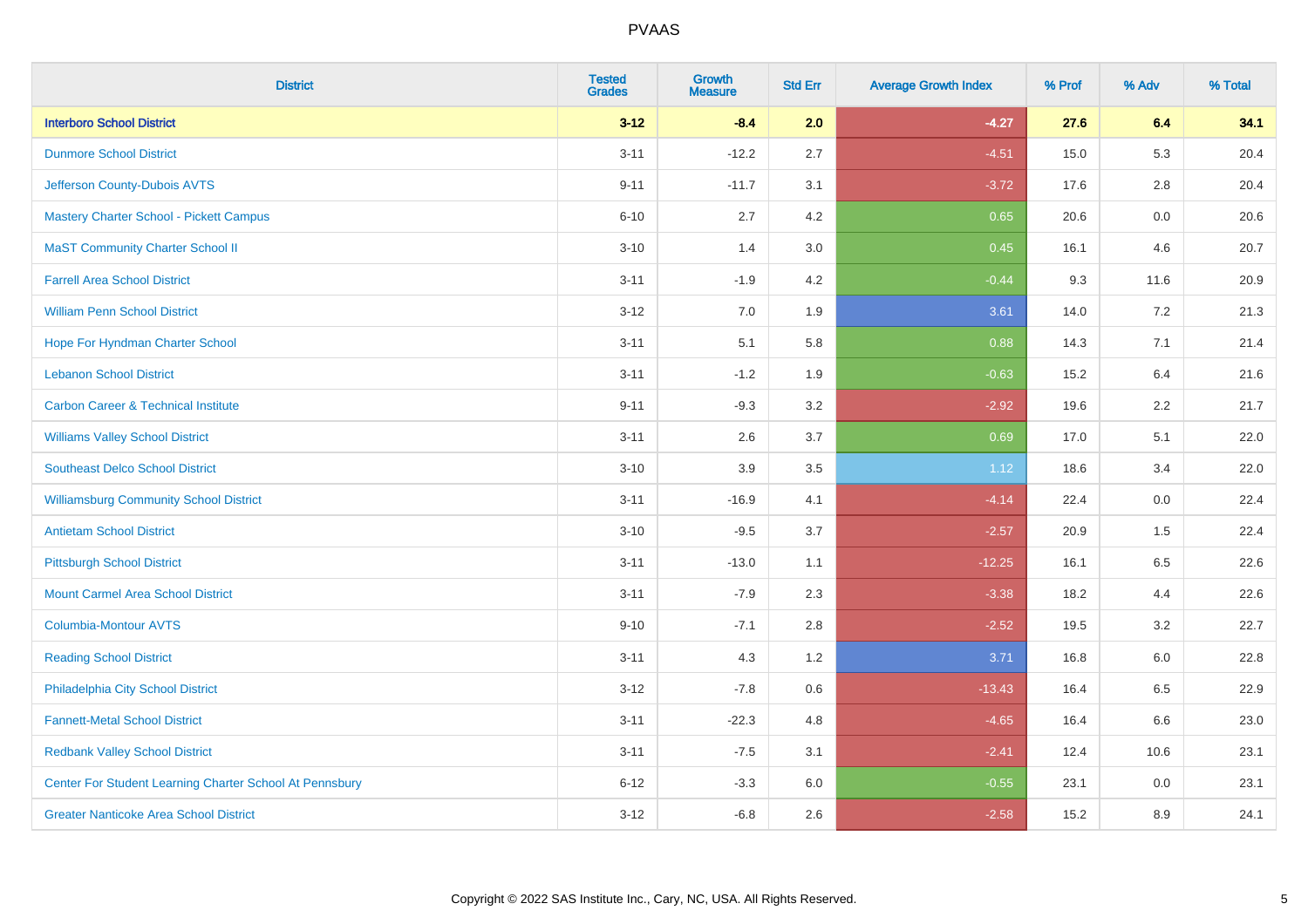| <b>District</b>                                   | <b>Tested</b><br><b>Grades</b> | <b>Growth</b><br><b>Measure</b> | <b>Std Err</b> | <b>Average Growth Index</b> | % Prof | % Adv   | % Total |
|---------------------------------------------------|--------------------------------|---------------------------------|----------------|-----------------------------|--------|---------|---------|
| <b>Interboro School District</b>                  | $3 - 12$                       | $-8.4$                          | 2.0            | $-4.27$                     | 27.6   | 6.4     | 34.1    |
| <b>Tidioute Community Charter School</b>          | $3 - 11$                       | 0.8                             | 4.4            | 0.19                        | 18.1   | 6.9     | 25.0    |
| <b>Maritime Academy Charter School</b>            | $3 - 10$                       | 13.2                            | 3.1            | 4.29                        | 24.0   | 1.3     | 25.3    |
| <b>Mckeesport Area School District</b>            | $3 - 12$                       | 4.6                             | 2.2            | 2.14                        | 21.1   | 4.4     | 25.5    |
| Philadelphia Academy Charter School               | $3 - 11$                       | $-14.7$                         | 2.7            | $-5.42$                     | 21.6   | 3.9     | 25.5    |
| <b>York Academy Regional Charter School</b>       | $3 - 11$                       | $-2.3$                          | 4.4            | $-0.52$                     | 23.5   | 2.0     | 25.5    |
| Jim Thorpe Area School District                   | $3 - 11$                       | $-10.9$                         | 2.4            | $-4.48$                     | 19.5   | 6.0     | 25.5    |
| Northern Lebanon School District                  | $3 - 11$                       | $-0.7$                          | 2.3            | $-0.29$                     | 18.8   | 6.8     | 25.6    |
| <b>Mount Union Area School District</b>           | $3 - 10$                       | $-2.5$                          | 2.8            | $-0.89$                     | 19.8   | 5.8     | 25.6    |
| <b>Penn Hills School District</b>                 | $3 - 11$                       | 0.0                             | 2.4            | 0.02                        | 18.4   | 7.1     | 25.6    |
| <b>Pottstown School District</b>                  | $3 - 12$                       | 2.0                             | 2.2            | 0.88                        | 19.4   | 6.2     | 25.6    |
| Mastery Charter School - Hardy Williams           | $3 - 11$                       | 6.6                             | 3.0            | 2.21                        | 24.7   | 1.2     | 25.9    |
| Pennsylvania Distance Learning Charter School     | $3 - 12$                       | $6.8\,$                         | 3.4            | 1.99                        | 19.8   | $6.2\,$ | 25.9    |
| Meyersdale Area School District                   | $3 - 11$                       | $-16.1$                         | 3.3            | $-4.94$                     | 20.3   | 5.8     | 26.1    |
| South Allegheny School District                   | $3 - 11$                       | $-0.9$                          | 3.1            | $-0.30$                     | 23.8   | 2.5     | 26.2    |
| <b>Mastery Charter High School-Lenfest Campus</b> | $7 - 11$                       | $-1.8$                          | 5.8            | $-0.30$                     | 26.3   | $0.0\,$ | 26.3    |
| <b>New Foundations Charter School</b>             | $3 - 11$                       | 0.6                             | 2.2            | 0.29                        | 22.4   | 4.0     | 26.4    |
| <b>York Co School Of Technology</b>               | $9 - 12$                       | $-10.9$                         | 1.6            | $-6.79$                     | 22.6   | 4.0     | 26.6    |
| <b>Central Cambria School District</b>            | $3 - 11$                       | $-12.7$                         | 2.3            | $-5.61$                     | 19.4   | 7.4     | 26.9    |
| <b>Roberto Clemente Charter School</b>            | $3 - 12$                       | $-3.3$                          | 4.1            | $-0.79$                     | 22.7   | 4.6     | 27.3    |
| <b>Carmichaels Area School District</b>           | $3 - 10$                       | $-7.0$                          | 3.1            | $-2.30$                     | 17.8   | 9.6     | 27.4    |
| <b>Moniteau School District</b>                   | $3 - 11$                       | $-11.8$                         | 2.9            | $-4.07$                     | 22.6   | 5.0     | 27.6    |
| <b>Scranton School District</b>                   | $3 - 12$                       | $-10.1$                         | 2.5            | $-4.04$                     | 20.0   | 7.7     | 27.7    |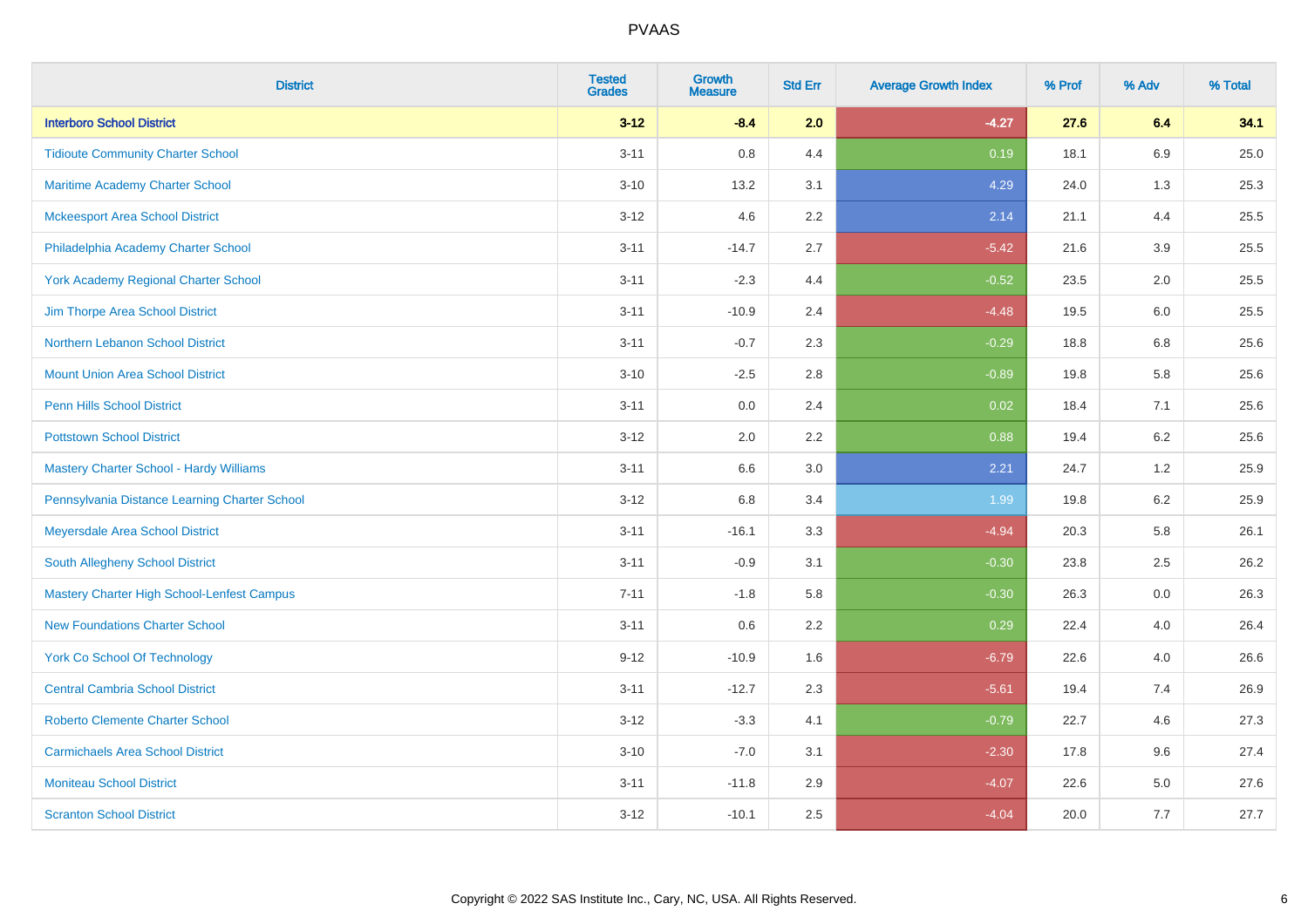| <b>District</b>                                   | <b>Tested</b><br><b>Grades</b> | <b>Growth</b><br><b>Measure</b> | <b>Std Err</b> | <b>Average Growth Index</b> | % Prof | % Adv   | % Total |
|---------------------------------------------------|--------------------------------|---------------------------------|----------------|-----------------------------|--------|---------|---------|
| <b>Interboro School District</b>                  | $3 - 12$                       | $-8.4$                          | 2.0            | $-4.27$                     | 27.6   | 6.4     | 34.1    |
| Lehigh Valley Academy Regional Charter School     | $3 - 11$                       | $-5.9$                          | 3.0            | $-1.98$                     | 20.0   | 7.7     | 27.7    |
| <b>Northern Cambria School District</b>           | $3 - 11$                       | $-0.3$                          | 3.4            | $-0.09$                     | 26.5   | 1.2     | 27.7    |
| <b>Central Fulton School District</b>             | $3 - 11$                       | $-13.3$                         | 3.2            | $-4.20$                     | 18.1   | 9.7     | 27.8    |
| <b>Penns Manor Area School District</b>           | $3 - 12$                       | $-1.9$                          | 3.5            | $-0.55$                     | 24.2   | 3.8     | 28.0    |
| <b>Blairsville-Saltsburg School District</b>      | $3 - 11$                       | $-7.5$                          | 2.8            | $-2.67$                     | 20.1   | 8.2     | 28.3    |
| <b>Union School District</b>                      | $3 - 12$                       | 2.5                             | 3.7            | 0.69                        | 17.9   | 10.4    | 28.4    |
| <b>East Allegheny School District</b>             | $3 - 11$                       | $-6.4$                          | 3.0            | $-2.11$                     | 21.0   | 7.4     | 28.4    |
| <b>Susq-Cyber Charter School</b>                  | $9 - 11$                       | $-3.2$                          | 5.8            | $-0.54$                     | 23.8   | 4.8     | 28.6    |
| <b>Williamsport Area School District</b>          | $3 - 11$                       | $-11.7$                         | 1.4            | $-8.29$                     | 18.2   | 10.5    | 28.7    |
| <b>Conemaugh Valley School District</b>           | $3 - 12$                       | $-6.3$                          | 4.1            | $-1.54$                     | 23.7   | 5.1     | 28.8    |
| Ambridge Area School District                     | $3 - 12$                       | $-19.4$                         | 2.5            | $-7.64$                     | 23.2   | 5.6     | 28.9    |
| <b>Hanover Public School District</b>             | $3 - 11$                       | $-12.4$                         | 2.7            | $-4.50$                     | 22.7   | $6.2\,$ | 28.9    |
| Pennsylvania Cyber Charter School                 | $3 - 11$                       | 0.6                             | 1.5            | 0.37                        | 20.8   | 8.1     | 28.9    |
| <b>Ferndale Area School District</b>              | $3 - 10$                       | $-1.1$                          | 4.1            | $-0.27$                     | 21.0   | 7.9     | 29.0    |
| <b>Westinghouse Arts Academy Charter School</b>   | $9 - 10$                       | $-6.0$                          | 3.3            | $-1.81$                     | 20.2   | 8.9     | 29.1    |
| <b>Connellsville Area School District</b>         | $3 - 11$                       | $-5.3$                          | 2.0            | $-2.67$                     | 24.2   | 5.0     | 29.1    |
| <b>Environmental Charter School At Frick Park</b> | $3-9$                          | $-6.2$                          | 3.7            | $-1.67$                     | 25.9   | 3.4     | 29.3    |
| <b>Shamokin Area School District</b>              | $3 - 11$                       | $-2.6$                          | 2.5            | $-1.06$                     | 19.6   | 9.8     | 29.3    |
| <b>Dauphin County Technical School</b>            | $9 - 11$                       | $-3.9$                          | 2.3            | $-1.67$                     | 18.3   | 11.1    | 29.3    |
| <b>Hazleton Area School District</b>              | $3 - 11$                       | 6.0                             | 1.6            | 3.85                        | 20.5   | 9.0     | 29.5    |
| <b>Pottsville Area School District</b>            | $3 - 12$                       | $-4.9$                          | 2.1            | $-2.36$                     | 21.8   | 7.9     | 29.6    |
| <b>Mahanoy Area School District</b>               | $3 - 10$                       | $-3.4$                          | 3.1            | $-1.07$                     | 21.4   | 8.6     | 30.0    |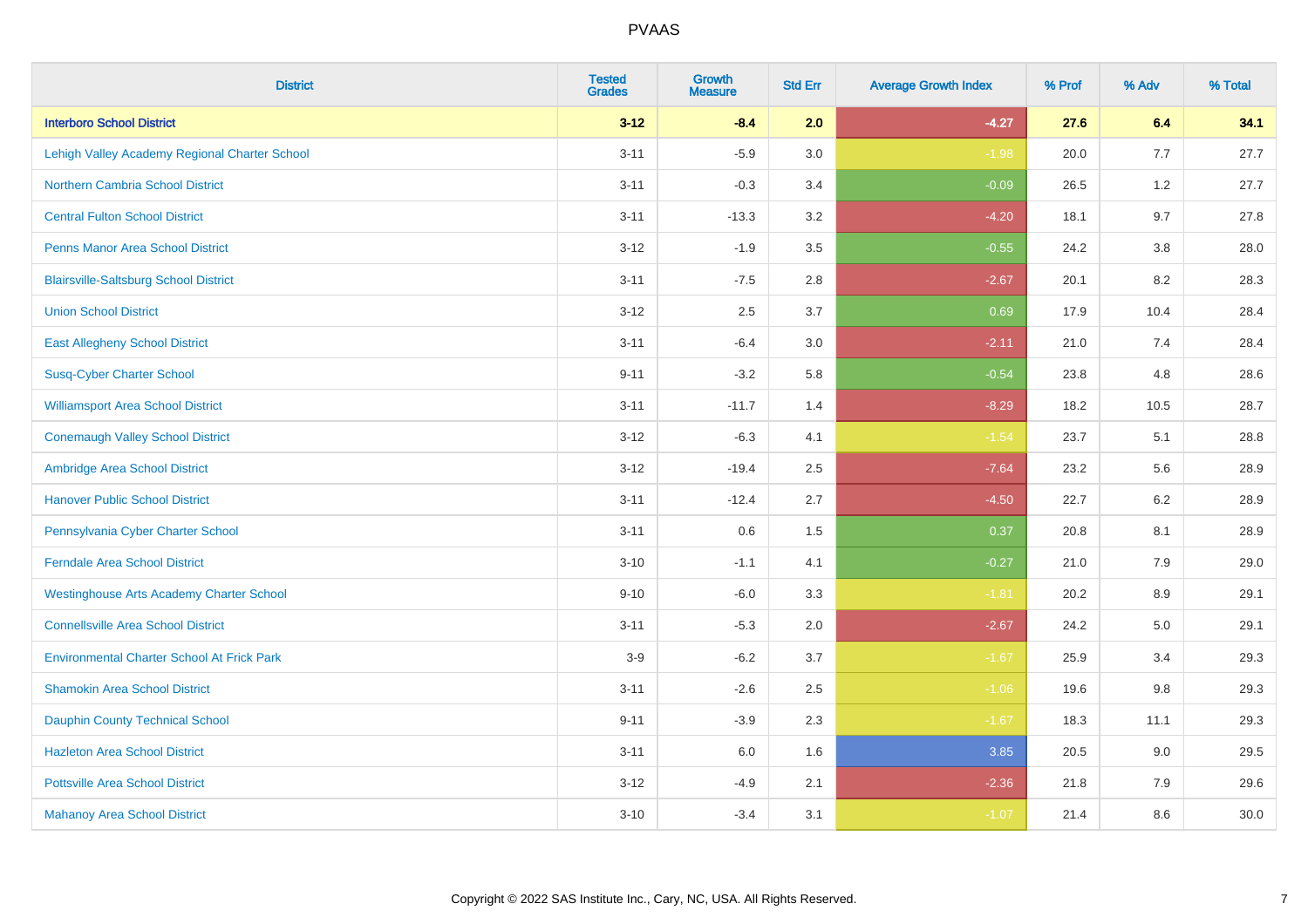| <b>District</b>                             | <b>Tested</b><br><b>Grades</b> | Growth<br><b>Measure</b> | <b>Std Err</b> | <b>Average Growth Index</b> | % Prof | % Adv   | % Total  |
|---------------------------------------------|--------------------------------|--------------------------|----------------|-----------------------------|--------|---------|----------|
| <b>Interboro School District</b>            | $3 - 12$                       | $-8.4$                   | 2.0            | $-4.27$                     | 27.6   | 6.4     | 34.1     |
| Insight PA Cyber Charter School             | $3 - 11$                       | $-9.4$                   | 5.8            | $-1.62$                     | 25.6   | 4.6     | 30.2     |
| <b>Carbondale Area School District</b>      | $3 - 10$                       | $-2.8$                   | 3.2            | $-0.87$                     | 27.5   | 2.9     | 30.4     |
| <b>Brownsville Area School District</b>     | $3 - 12$                       | 3.9                      | 3.8            | 1.04                        | 22.0   | $8.5\,$ | $30.5\,$ |
| <b>Trinity Area School District</b>         | $3 - 11$                       | $-8.7$                   | 1.8            | $-4.87$                     | 20.9   | 9.8     | 30.8     |
| <b>East Lycoming School District</b>        | $3 - 11$                       | $-10.9$                  | 2.1            | $-5.08$                     | 22.5   | 8.2     | 30.8     |
| Jeannette City School District              | $3 - 11$                       | $-0.7$                   | 3.4            | $-0.20$                     | 26.8   | 4.1     | 30.9     |
| <b>Bristol Borough School District</b>      | $3 - 12$                       | $-5.9$                   | 2.9            | $-2.00$                     | 27.8   | 3.3     | 31.1     |
| Lackawanna Trail School District            | $3 - 10$                       | $-11.0$                  | 3.3            | $-3.35$                     | 13.1   | 18.0    | 31.2     |
| <b>Freedom Area School District</b>         | $3 - 11$                       | $-6.3$                   | 3.1            | $-2.04$                     | 22.9   | 8.4     | 31.3     |
| <b>Wyoming Valley West School District</b>  | $3 - 11$                       | $-5.5$                   | 2.3            | $-2.38$                     | 22.2   | 9.2     | 31.4     |
| <b>Monessen City School District</b>        | $3 - 10$                       | $-3.9$                   | 5.6            | $-0.69$                     | 21.0   | 10.5    | 31.6     |
| <b>Bethlehem Area School District</b>       | $3 - 11$                       | $-4.5$                   | 1.1            | $-3.91$                     | 20.4   | 11.3    | 31.7     |
| North Schuylkill School District            | $3 - 11$                       | $-4.7$                   | 2.2            | $-2.16$                     | 20.2   | 11.7    | 31.9     |
| <b>Susquehanna Township School District</b> | $3 - 12$                       | 3.9                      | 2.7            | 1.45                        | 19.0   | 13.1    | 32.0     |
| <b>Juniata Valley School District</b>       | $3 - 11$                       | 1.6                      | 3.2            | 0.51                        | 23.1   | 9.4     | 32.5     |
| <b>Cheltenham School District</b>           | $3 - 11$                       | $-17.6$                  | 2.0            | $-8.74$                     | 24.4   | 8.3     | 32.6     |
| <b>Wattsburg Area School District</b>       | $3 - 11$                       | 1.0                      | 2.7            | 0.36                        | 20.4   | 12.4    | 32.7     |
| <b>West York Area School District</b>       | $3 - 12$                       | $-9.8$                   | 2.7            | $-3.57$                     | 21.9   | 10.9    | 32.8     |
| <b>Corry Area School District</b>           | $3 - 11$                       | $-6.8$                   | 2.3            | $-3.01$                     | 24.0   | 8.8     | 32.8     |
| <b>Chartiers-Houston School District</b>    | $3 - 10$                       | $-16.5$                  | 3.5            | $-4.79$                     | 26.3   | 6.6     | 32.9     |
| <b>Carlynton School District</b>            | $3 - 11$                       | $-2.0$                   | 3.2            | $-0.62$                     | 27.9   | 5.2     | 33.1     |
| <b>Forbes Road School District</b>          | $3 - 11$                       | $-11.5$                  | 4.7            | $-2.43$                     | 23.1   | 10.3    | 33.3     |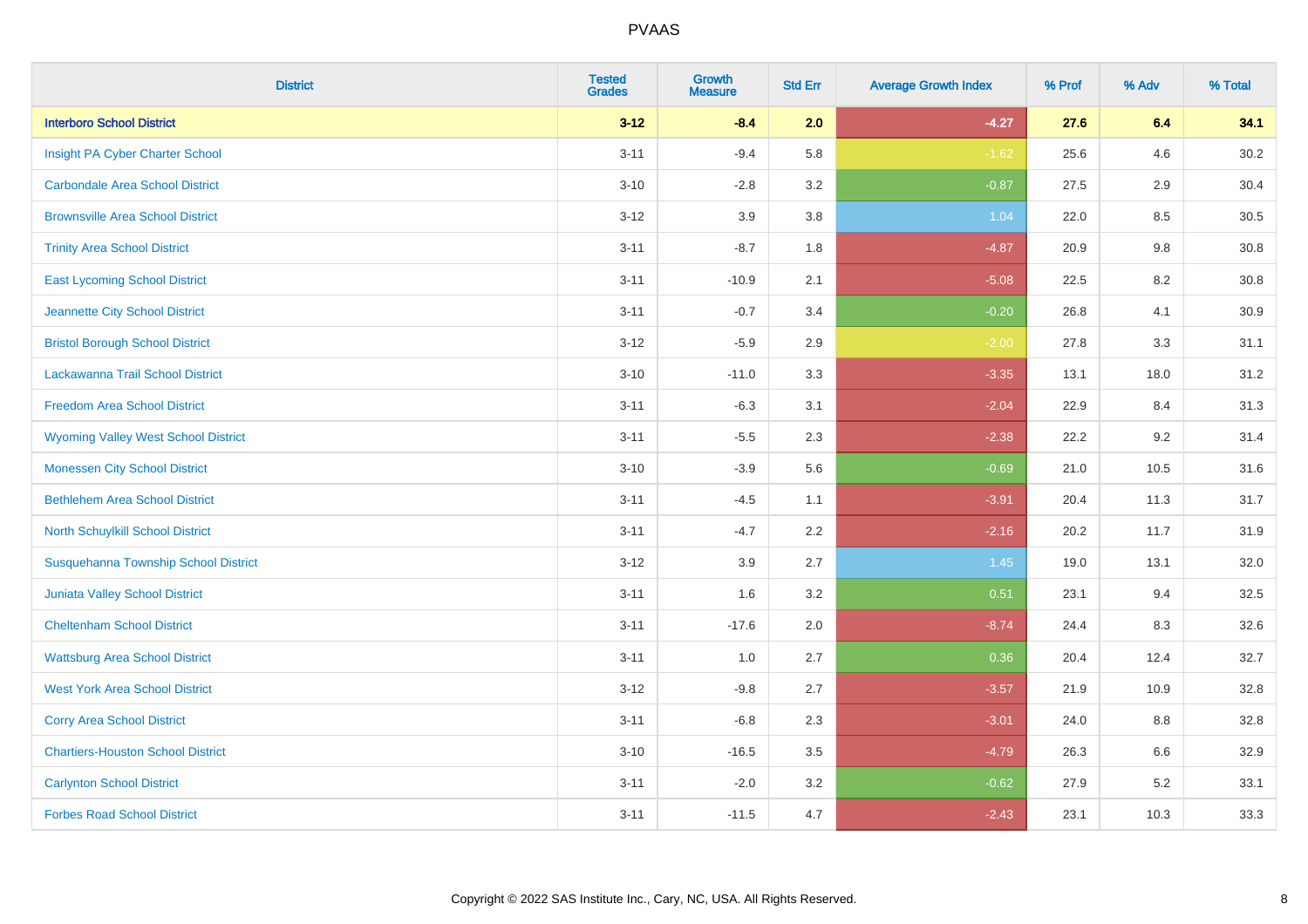| <b>District</b>                                | <b>Tested</b><br><b>Grades</b> | <b>Growth</b><br><b>Measure</b> | <b>Std Err</b> | <b>Average Growth Index</b> | % Prof | % Adv | % Total |
|------------------------------------------------|--------------------------------|---------------------------------|----------------|-----------------------------|--------|-------|---------|
| <b>Interboro School District</b>               | $3 - 12$                       | $-8.4$                          | 2.0            | $-4.27$                     | 27.6   | 6.4   | 34.1    |
| <b>Titusville Area School District</b>         | $3 - 11$                       | $-5.0$                          | 2.5            | $-1.98$                     | 26.5   | 6.8   | 33.3    |
| <b>Harmony Area School District</b>            | $3 - 10$                       | $-5.7$                          | 5.0            | $-1.13$                     | 33.3   | 0.0   | 33.3    |
| <b>Berwick Area School District</b>            | $3 - 11$                       | $-6.9$                          | 2.4            | $-2.84$                     | 22.3   | 11.5  | 33.8    |
| Schuylkill Haven Area School District          | $3 - 11$                       | $-5.3$                          | 2.7            | $-1.96$                     | 22.2   | 11.6  | 33.8    |
| <b>Forest Area School District</b>             | $3 - 11$                       | $-1.8$                          | 4.7            | $-0.37$                     | 18.9   | 15.1  | 34.0    |
| <b>Interboro School District</b>               | $3-12$                         | $-8.4$                          | 2.0            | $-4.27$                     | 27.6   | 6.4   | 34.1    |
| <b>Milton Area School District</b>             | $3 - 11$                       | $-10.1$                         | 2.5            | $-4.04$                     | 23.0   | 11.3  | 34.2    |
| <b>Marion Center Area School District</b>      | $3 - 10$                       | 0.8                             | 2.9            | 0.27                        | 23.3   | 11.1  | 34.4    |
| <b>Millersburg Area School District</b>        | $3 - 11$                       | $-6.6$                          | 3.4            | $-1.92$                     | 24.1   | 10.3  | 34.5    |
| Lehigh Valley Charter High School For The Arts | $9 - 10$                       | $-11.8$                         | 2.5            | $-4.76$                     | 28.9   | 5.7   | 34.6    |
| <b>Tulpehocken Area School District</b>        | $3 - 12$                       | 1.0                             | 4.9            | 0.20                        | 11.5   | 23.1  | 34.6    |
| Jefferson-Morgan School District               | $3 - 10$                       | $-12.0$                         | 3.9            | $-3.09$                     | 28.6   | 6.1   | 34.7    |
| <b>Forest City Regional School District</b>    | $3 - 12$                       | $-1.2$                          | 3.6            | $-0.33$                     | 26.5   | 8.2   | 34.7    |
| <b>Towanda Area School District</b>            | $3 - 11$                       | $-4.0$                          | 2.6            | $-1.52$                     | 24.8   | 9.9   | 34.8    |
| <b>Southern Fulton School District</b>         | $3 - 11$                       | $-5.1$                          | 4.0            | $-1.29$                     | 21.7   | 13.0  | 34.8    |
| <b>Bensalem Township School District</b>       | $3 - 11$                       | 1.0                             | 1.6            | 0.63                        | 24.3   | 10.7  | 34.9    |
| <b>Eastern Lebanon County School District</b>  | $3 - 11$                       | 4.0                             | 2.1            | 1.89                        | 23.5   | 11.5  | 35.0    |
| East Stroudsburg Area School District          | $3 - 11$                       | $-4.9$                          | 1.4            | $-3.38$                     | 22.7   | 12.5  | 35.2    |
| <b>Cranberry Area School District</b>          | $3 - 12$                       | $-0.9$                          | 3.1            | $-0.29$                     | 25.5   | 9.7   | 35.2    |
| <b>Commodore Perry School District</b>         | $3 - 11$                       | $-10.4$                         | 4.5            | $-2.30$                     | 29.4   | 5.9   | 35.3    |
| <b>Ellwood City Area School District</b>       | $3 - 11$                       | $-12.5$                         | 3.1            | $-4.00$                     | 26.7   | 8.7   | 35.4    |
| <b>Laurel Highlands School District</b>        | $3 - 11$                       | $-3.8$                          | 2.3            | $-1.63$                     | 20.9   | 14.6  | 35.4    |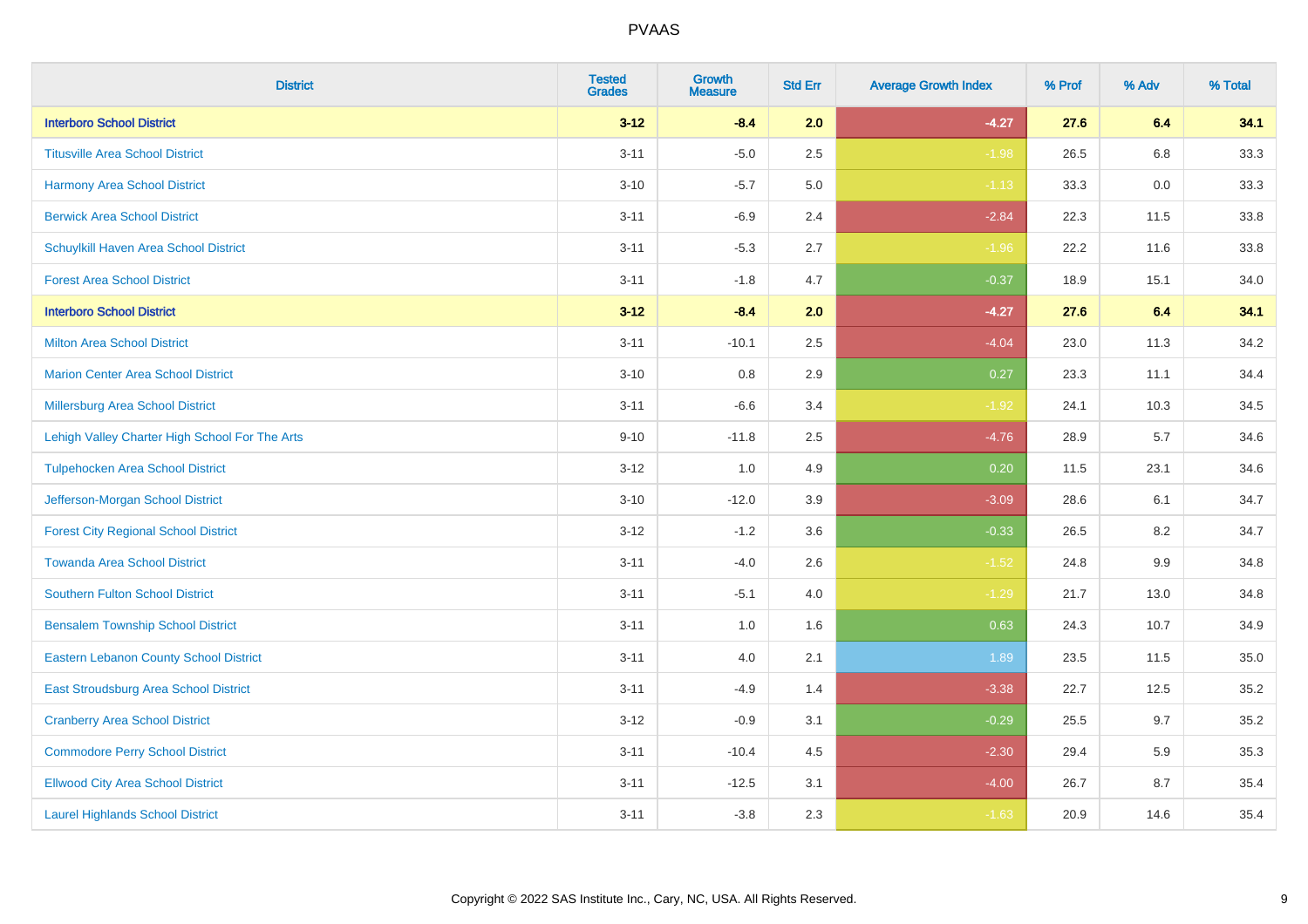| <b>District</b>                           | <b>Tested</b><br><b>Grades</b> | <b>Growth</b><br><b>Measure</b> | <b>Std Err</b> | <b>Average Growth Index</b> | % Prof | % Adv | % Total |
|-------------------------------------------|--------------------------------|---------------------------------|----------------|-----------------------------|--------|-------|---------|
| <b>Interboro School District</b>          | $3 - 12$                       | $-8.4$                          | 2.0            | $-4.27$                     | 27.6   | 6.4   | 34.1    |
| <b>Northeast Bradford School District</b> | $3 - 10$                       | $-5.0$                          | 3.7            | $-1.35$                     | 30.6   | 4.8   | 35.5    |
| <b>Somerset Area School District</b>      | $3 - 11$                       | $-7.6$                          | 2.4            | $-3.17$                     | 21.0   | 14.5  | 35.5    |
| <b>Upper Darby School District</b>        | $3 - 12$                       | 11.2                            | 1.4            | 8.28                        | 23.8   | 11.8  | 35.6    |
| <b>Panther Valley School District</b>     | $3 - 12$                       | $-13.3$                         | 3.2            | $-4.10$                     | 31.5   | 4.1   | 35.6    |
| <b>Centennial School District</b>         | $3 - 10$                       | 1.5                             | 1.5            | 0.98                        | 23.6   | 12.4  | 36.0    |
| <b>Brentwood Borough School District</b>  | $3 - 11$                       | 1.3                             | 3.0            | 0.44                        | 20.2   | 16.0  | 36.2    |
| <b>Mercer Area School District</b>        | $3 - 11$                       | 2.2                             | 3.1            | 0.70                        | 24.4   | 11.8  | 36.2    |
| <b>Mid Valley School District</b>         | $3 - 10$                       | $-11.1$                         | 2.7            | $-4.07$                     | 28.3   | 8.1   | 36.4    |
| <b>Reynolds School District</b>           | $3 - 10$                       | $-3.0$                          | 3.5            | $-0.87$                     | 27.3   | 9.1   | 36.4    |
| <b>Warren County School District</b>      | $3 - 11$                       | $-0.1$                          | 1.6            | $-0.06$                     | 26.7   | 9.7   | 36.4    |
| <b>Franklin Area School District</b>      | $3 - 11$                       | $-3.7$                          | 2.6            | $-1.43$                     | 30.5   | 5.9   | 36.4    |
| <b>Big Spring School District</b>         | $3 - 11$                       | $-9.8$                          | 2.3            | $-4.32$                     | 23.6   | 12.9  | 36.5    |
| <b>Montgomery Area School District</b>    | $3 - 11$                       | $-5.8$                          | 3.2            | $-1.83$                     | 25.0   | 11.5  | 36.5    |
| Southern Tioga School District            | $3 - 11$                       | $-0.1$                          | 2.8            | $-0.03$                     | 26.3   | 10.3  | 36.6    |
| <b>Greenville Area School District</b>    | $3 - 11$                       | $-13.2$                         | 3.0            | $-4.45$                     | 32.1   | 4.6   | 36.7    |
| <b>Canton Area School District</b>        | $3 - 11$                       | 8.4                             | 2.9            | 2.92                        | 13.8   | 23.0  | 36.8    |
| <b>Bethlehem-Center School District</b>   | $3 - 10$                       | 2.1                             | 3.5            | 0.59                        | 32.3   | 4.6   | 36.9    |
| <b>Salisbury Township School District</b> | $3 - 11$                       | 5.8                             | 3.6            | 1.62                        | 24.4   | 12.6  | 37.0    |
| <b>Ringgold School District</b>           | $3 - 11$                       | 2.9                             | 2.2            | 1.32                        | 23.8   | 13.3  | 37.1    |
| <b>Minersville Area School District</b>   | $3 - 11$                       | $-2.9$                          | 3.4            | $-0.86$                     | 27.4   | 9.7   | 37.1    |
| <b>Conneaut School District</b>           | $3 - 12$                       | $-2.3$                          | 2.6            | $-0.91$                     | 27.4   | 9.7   | 37.1    |
| <b>Easton Area School District</b>        | $3 - 12$                       | 6.3                             | 1.3            | 4.91                        | 24.1   | 13.0  | 37.1    |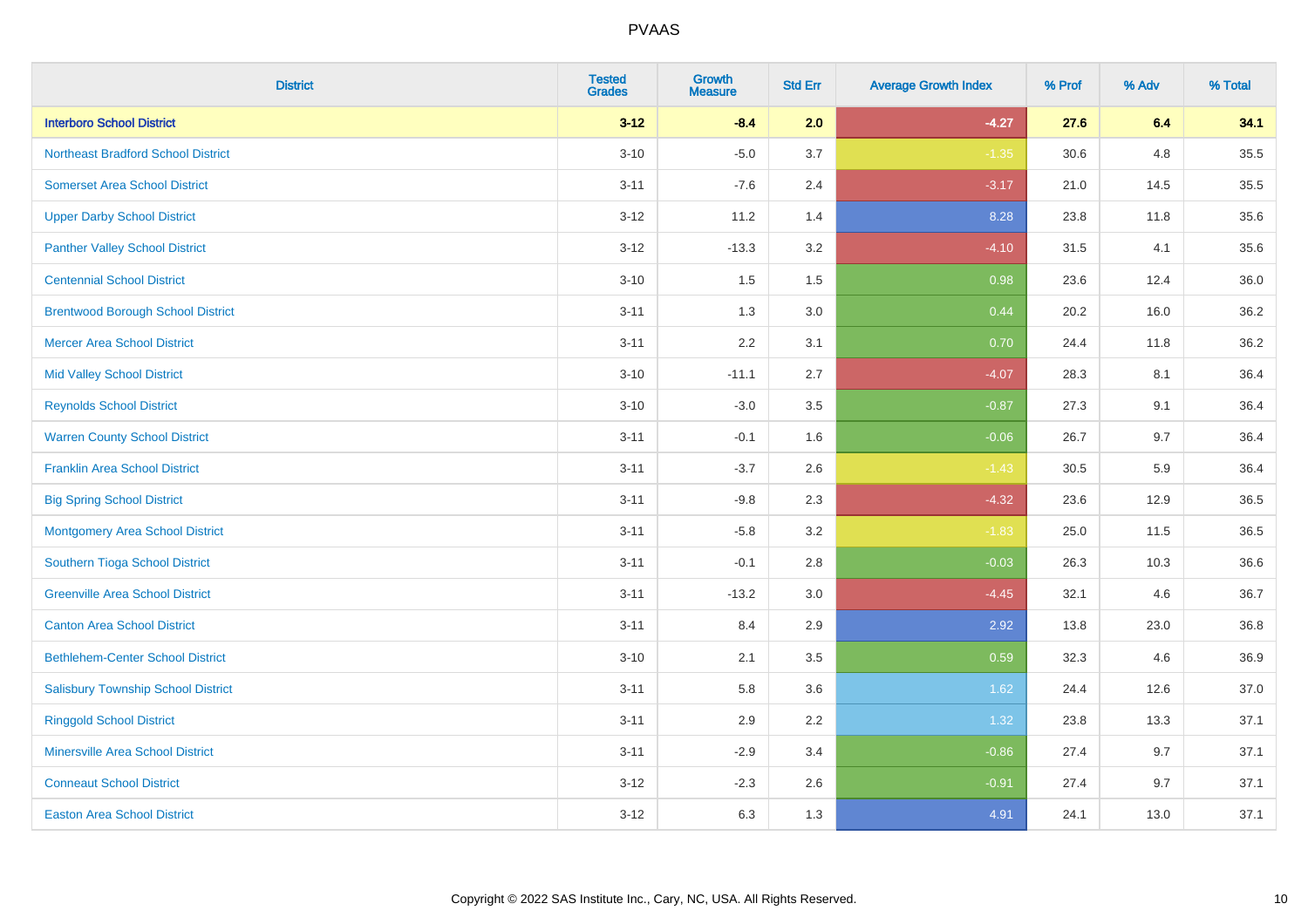| <b>District</b>                            | <b>Tested</b><br><b>Grades</b> | <b>Growth</b><br><b>Measure</b> | <b>Std Err</b> | <b>Average Growth Index</b> | % Prof | % Adv | % Total |
|--------------------------------------------|--------------------------------|---------------------------------|----------------|-----------------------------|--------|-------|---------|
| <b>Interboro School District</b>           | $3 - 12$                       | $-8.4$                          | 2.0            | $-4.27$                     | 27.6   | 6.4   | 34.1    |
| <b>Butler Area School District</b>         | $3 - 11$                       | $-14.1$                         | 1.5            | $-9.60$                     | 26.4   | 11.1  | 37.5    |
| <b>Moshannon Valley School District</b>    | $3 - 10$                       | $-5.1$                          | 4.6            | $-1.12$                     | 25.0   | 12.5  | 37.5    |
| <b>Deer Lakes School District</b>          | $3 - 11$                       | $-10.0$                         | 2.5            | $-4.02$                     | 27.7   | 9.9   | 37.6    |
| Southern Huntingdon County School District | $3 - 11$                       | $-5.9$                          | 3.4            | $-1.76$                     | 32.8   | 4.9   | 37.7    |
| <b>Riverside School District</b>           | $3 - 11$                       | $-6.2$                          | 2.7            | $-2.33$                     | 20.8   | 17.0  | 37.7    |
| <b>Yough School District</b>               | $3 - 10$                       | $-6.2$                          | 2.7            | $-2.27$                     | 28.9   | 8.8   | 37.7    |
| <b>Port Allegany School District</b>       | $3 - 11$                       | 6.5                             | 3.7            | 1.74                        | 26.4   | 11.3  | 37.7    |
| <b>Wellsboro Area School District</b>      | $3 - 11$                       | $-6.3$                          | 3.0            | $-2.08$                     | 24.4   | 13.4  | 37.8    |
| <b>Elk Lake School District</b>            | $3 - 11$                       | $-6.1$                          | 2.9            | $-2.12$                     | 26.3   | 11.6  | 37.9    |
| <b>Governor Mifflin School District</b>    | $3 - 11$                       | $-4.4$                          | 1.6            | $-2.69$                     | 30.3   | 7.7   | 38.0    |
| <b>Cambria Heights School District</b>     | $3 - 10$                       | $-6.2$                          | 2.9            | $-2.11$                     | 25.0   | 13.0  | 38.0    |
| <b>Chartiers Valley School District</b>    | $3 - 11$                       | $-9.1$                          | 2.1            | $-4.23$                     | 20.7   | 17.4  | 38.0    |
| <b>Central Dauphin School District</b>     | $3 - 11$                       | $-5.2$                          | 1.2            | $-4.24$                     | 29.3   | 8.7   | 38.0    |
| <b>Charleroi School District</b>           | $3 - 11$                       | $-4.3$                          | 2.7            | $-1.55$                     | 22.2   | 15.9  | 38.1    |
| <b>Bucks County Technical High School</b>  | $9 - 10$                       | $-2.9$                          | 2.2            | $-1.29$                     | 27.7   | 10.4  | 38.2    |
| Catasauqua Area School District            | $3 - 12$                       | $-7.3$                          | 2.8            | $-2.58$                     | 27.1   | 11.2  | 38.3    |
| <b>Bangor Area School District</b>         | $3 - 12$                       | $-1.2$                          | 2.0            | $-0.60$                     | 25.8   | 12.7  | 38.5    |
| <b>Southeastern Greene School District</b> | $3 - 10$                       | $-2.3$                          | 4.4            | $-0.53$                     | 29.0   | 9.7   | 38.7    |
| Philipsburg-Osceola Area School District   | $3 - 11$                       | 4.1                             | 3.0            | 1.37                        | 22.5   | 16.2  | 38.8    |
| <b>Pottsgrove School District</b>          | $3 - 11$                       | $-5.5$                          | 2.0            | $-2.78$                     | 28.6   | 10.3  | 38.8    |
| Salisbury-Elk Lick School District         | $3 - 11$                       | $-8.4$                          | 5.8            | $-1.45$                     | 33.3   | 5.6   | 38.9    |
| <b>Blue Ridge School District</b>          | $3 - 11$                       | 8.3                             | 3.7            | 2.24                        | 29.6   | 9.3   | 38.9    |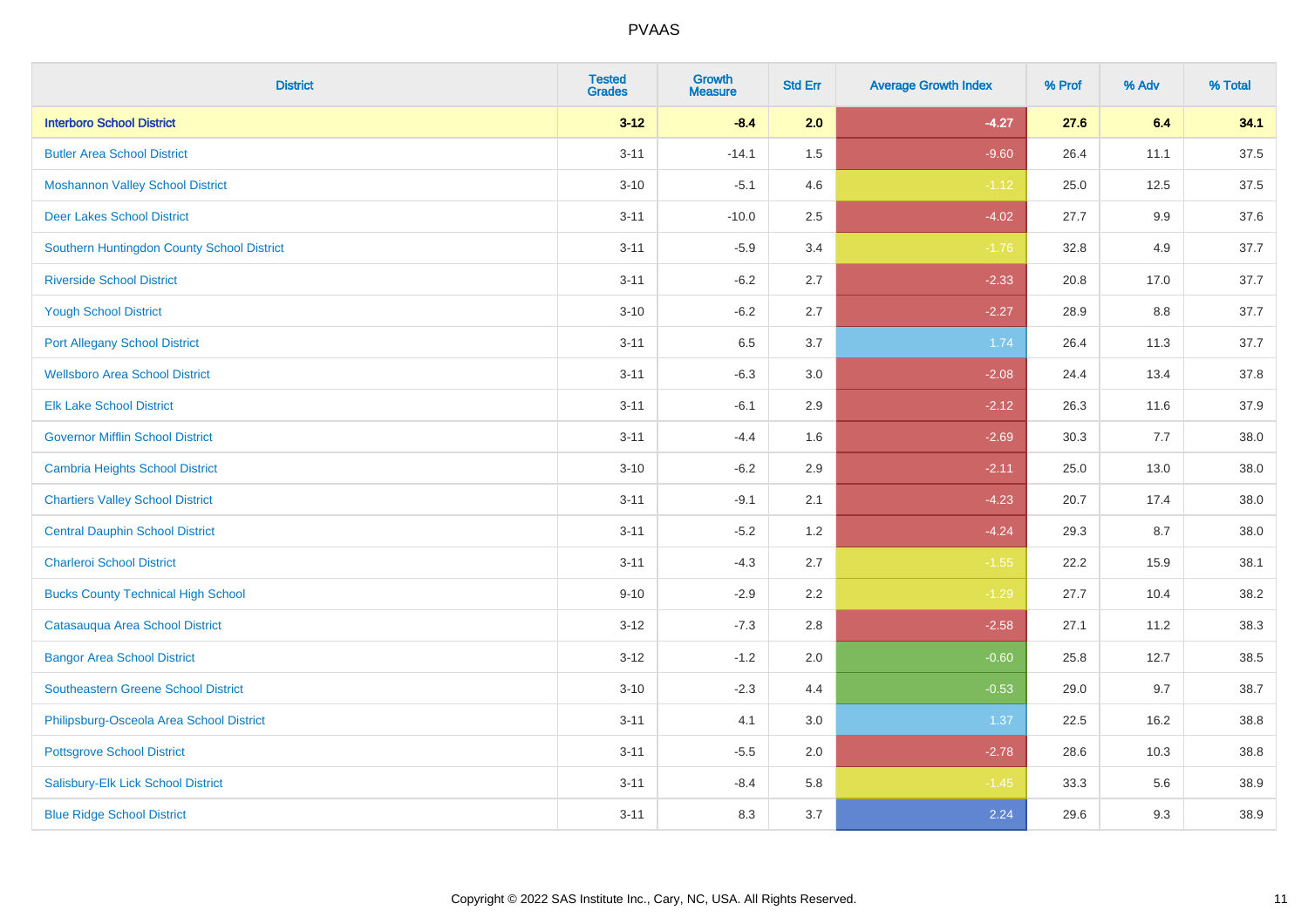| <b>District</b>                                | <b>Tested</b><br><b>Grades</b> | Growth<br><b>Measure</b> | <b>Std Err</b> | <b>Average Growth Index</b> | % Prof | % Adv   | % Total |
|------------------------------------------------|--------------------------------|--------------------------|----------------|-----------------------------|--------|---------|---------|
| <b>Interboro School District</b>               | $3 - 12$                       | $-8.4$                   | 2.0            | $-4.27$                     | 27.6   | 6.4     | 34.1    |
| <b>Pleasant Valley School District</b>         | $3 - 11$                       | $-3.3$                   | 1.8            | $-1.80$                     | 28.5   | 10.4    | 39.0    |
| <b>Uniontown Area School District</b>          | $3 - 11$                       | $-2.8$                   | 3.1            | $-0.91$                     | 31.7   | 7.3     | 39.0    |
| <b>Forest Hills School District</b>            | $3 - 11$                       | 1.8                      | 2.5            | 0.71                        | 28.8   | 10.3    | 39.1    |
| Penn-Delco School District                     | $3 - 11$                       | 1.3                      | 1.8            | 0.75                        | 26.5   | 12.6    | 39.1    |
| <b>Shikellamy School District</b>              | $3 - 10$                       | $-8.3$                   | 2.4            | $-3.42$                     | 20.8   | 18.5    | 39.2    |
| Selinsgrove Area School District               | $3-12$                         | $-5.7$                   | 2.1            | $-2.74$                     | 25.4   | 13.9    | 39.2    |
| <b>Troy Area School District</b>               | $3 - 10$                       | $-4.7$                   | 3.2            | $-1.46$                     | 22.8   | 16.5    | 39.2    |
| Northern Lehigh School District                | $3 - 12$                       | 6.1                      | 2.5            | 2.42                        | 21.4   | 18.0    | 39.3    |
| <b>Chambersburg Area School District</b>       | $3 - 11$                       | $-5.6$                   | 1.3            | $-4.42$                     | 24.2   | 15.2    | 39.4    |
| <b>Cameron County School District</b>          | $3-12$                         | $-5.0$                   | 4.4            | $-1.12$                     | 34.9   | 4.8     | 39.7    |
| <b>Ligonier Valley School District</b>         | $3 - 11$                       | $-10.8$                  | 3.1            | $-3.43$                     | 34.1   | 5.8     | 39.9    |
| <b>Tri-Valley School District</b>              | $3 - 10$                       | $-2.7$                   | 3.9            | $-0.69$                     | 31.0   | 9.5     | 40.5    |
| <b>Union City Area School District</b>         | $3 - 12$                       | $-8.7$                   | 3.3            | $-2.59$                     | 29.7   | 10.9    | 40.6    |
| <b>Susquehanna Community School District</b>   | $3 - 11$                       | $-4.5$                   | 3.8            | $-1.19$                     | 31.9   | 8.8     | 40.7    |
| <b>Derry Area School District</b>              | $3 - 11$                       | $-11.8$                  | 2.6            | $-4.53$                     | 34.8   | 6.1     | 40.9    |
| <b>Lehigh Career &amp; Technical Institute</b> | $10 - 12$                      | $-0.7$                   | 6.3            | $-0.11$                     | 36.4   | 4.6     | 40.9    |
| <b>Keystone Oaks School District</b>           | $3 - 11$                       | $-7.2$                   | 2.3            | $-3.14$                     | 30.0   | 11.1    | 41.0    |
| <b>Weatherly Area School District</b>          | $3 - 11$                       | $-5.8$                   | 4.0            | $-1.44$                     | 32.1   | $8.9\,$ | 41.1    |
| <b>Shanksville-Stonycreek School District</b>  | $3 - 10$                       | $-8.6$                   | 5.5            | $-1.55$                     | 17.6   | 23.5    | 41.2    |
| <b>Kiski Area School District</b>              | $3 - 11$                       | $-4.0$                   | 2.0            | $-1.99$                     | 23.1   | 18.2    | 41.3    |
| <b>Purchase Line School District</b>           | $3-12$                         | 4.3                      | 3.3            | 1.30                        | 32.3   | 9.0     | 41.4    |
| <b>Pittston Area School District</b>           | $3 - 11$                       | $-8.2$                   | 2.2            | $-3.75$                     | 26.7   | 14.8    | 41.5    |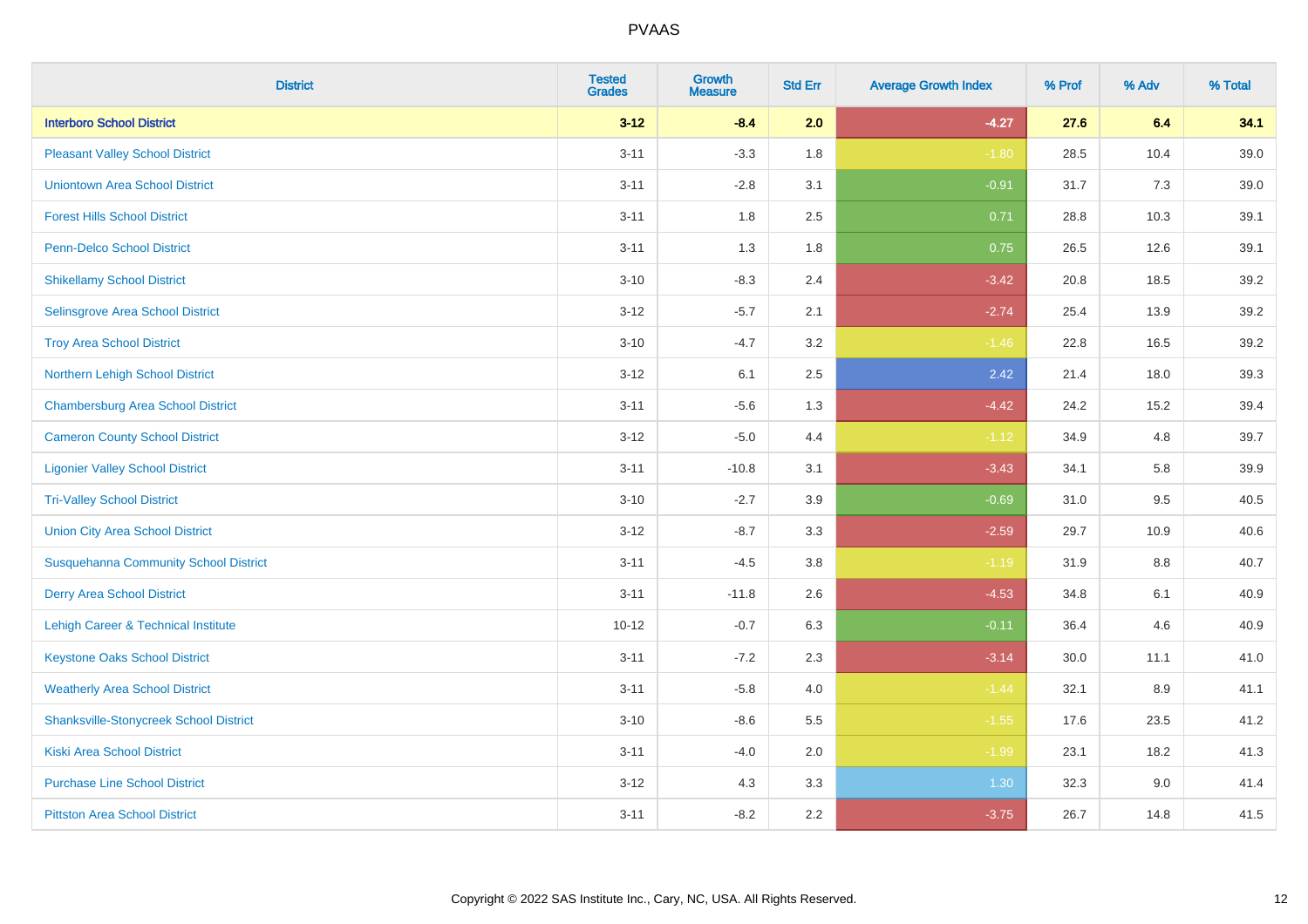| <b>District</b>                                    | <b>Tested</b><br><b>Grades</b> | <b>Growth</b><br><b>Measure</b> | <b>Std Err</b> | <b>Average Growth Index</b> | % Prof | % Adv | % Total |
|----------------------------------------------------|--------------------------------|---------------------------------|----------------|-----------------------------|--------|-------|---------|
| <b>Interboro School District</b>                   | $3 - 12$                       | $-8.4$                          | 2.0            | $-4.27$                     | 27.6   | 6.4   | 34.1    |
| <b>Wyoming Area School District</b>                | $3 - 10$                       | $-5.5$                          | 2.5            | $-2.21$                     | 32.0   | 9.6   | 41.6    |
| <b>West Middlesex Area School District</b>         | $3 - 10$                       | $-7.4$                          | 3.5            | $-2.11$                     | 32.0   | 9.6   | 41.6    |
| <b>Northern Potter School District</b>             | $3-12$                         | 6.8                             | 4.6            | 1.48                        | 30.6   | 11.1  | 41.7    |
| <b>Old Forge School District</b>                   | $3 - 12$                       | $-11.3$                         | 3.1            | $-3.62$                     | 28.6   | 13.2  | 41.8    |
| <b>School Lane Charter School</b>                  | $3 - 11$                       | 2.6                             | 3.6            | 0.72                        | 23.1   | 18.7  | 41.8    |
| <b>Keystone Central School District</b>            | $3 - 11$                       | 3.6                             | 1.8            | 2.04                        | 27.1   | 14.6  | 41.8    |
| <b>Juniata County School District</b>              | $3 - 12$                       | 7.7                             | 2.0            | 3.81                        | 22.9   | 18.9  | 41.8    |
| <b>Collegium Charter School</b>                    | $3 - 10$                       | 21.2                            | 2.6            | 8.18                        | 25.4   | 16.4  | 41.8    |
| Northern Tioga School District                     | $3 - 12$                       | 6.8                             | 2.6            | 2.64                        | 25.0   | 16.9  | 41.9    |
| <b>Neshannock Township School District</b>         | $3 - 10$                       | $-12.5$                         | 2.7            | $-4.73$                     | 29.0   | 13.0  | 42.0    |
| <b>Mount Pleasant Area School District</b>         | $3 - 11$                       | $-5.4$                          | 2.3            | $-2.37$                     | 33.3   | 8.7   | 42.0    |
| <b>Oxford Area School District</b>                 | $3 - 11$                       | $-3.1$                          | 1.8            | $-1.77$                     | 27.5   | 14.5  | 42.0    |
| <b>Avella Area School District</b>                 | $3 - 12$                       | 1.6                             | 4.7            | 0.34                        | 34.8   | 7.2   | 42.0    |
| <b>Grove City Area School District</b>             | $3 - 12$                       | $-8.8$                          | 2.3            | $-3.89$                     | 25.6   | 16.4  | 42.0    |
| <b>Crawford Central School District</b>            | $3 - 11$                       | 5.7                             | 2.1            | 2.71                        | 26.4   | 15.8  | 42.1    |
| Oil City Area School District                      | $3 - 11$                       | 8.6                             | 2.4            | 3.56                        | 29.1   | 13.1  | 42.2    |
| <b>Solanco School District</b>                     | $3 - 11$                       | 2.2                             | 1.8            | 1.18                        | 27.2   | 15.0  | 42.3    |
| <b>Northgate School District</b>                   | $3 - 11$                       | $-3.0$                          | 3.4            | $-0.85$                     | 35.6   | 6.8   | 42.4    |
| <b>Commonwealth Charter Academy Charter School</b> | $3 - 10$                       | 4.2                             | 1.6            | 2.68                        | 27.0   | 15.6  | 42.5    |
| <b>Conrad Weiser Area School District</b>          | $3 - 11$                       | 7.1                             | 2.1            | 3.34                        | 28.2   | 14.4  | 42.6    |
| <b>New Brighton Area School District</b>           | $3 - 11$                       | $-2.1$                          | 3.2            | $-0.65$                     | 31.5   | 11.1  | 42.6    |
| <b>Central Greene School District</b>              | $3 - 11$                       | $-0.4$                          | 2.5            | $-0.15$                     | 27.8   | 14.8  | 42.6    |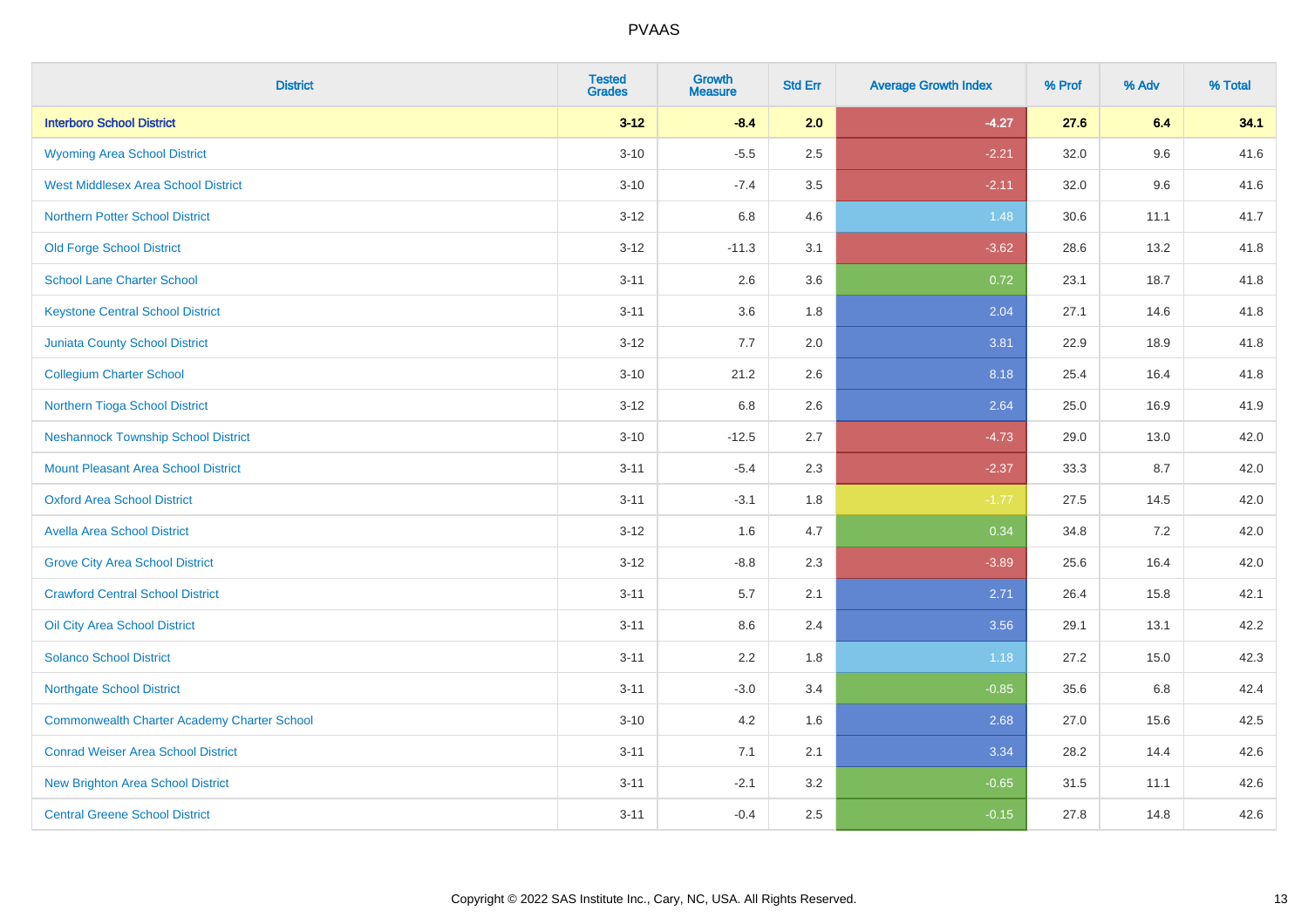| <b>District</b>                             | <b>Tested</b><br><b>Grades</b> | <b>Growth</b><br><b>Measure</b> | <b>Std Err</b> | <b>Average Growth Index</b> | % Prof | % Adv | % Total |
|---------------------------------------------|--------------------------------|---------------------------------|----------------|-----------------------------|--------|-------|---------|
| <b>Interboro School District</b>            | $3 - 12$                       | $-8.4$                          | 2.0            | $-4.27$                     | 27.6   | 6.4   | 34.1    |
| <b>Leechburg Area School District</b>       | $3 - 11$                       | 7.0                             | 3.9            | 1.79                        | 37.7   | 4.9   | 42.6    |
| <b>Ridley School District</b>               | $3 - 12$                       | 0.3                             | 1.6            | 0.21                        | 32.0   | 10.7  | 42.6    |
| <b>Kennett Consolidated School District</b> | $3 - 11$                       | $-10.4$                         | 1.7            | $-6.27$                     | 28.7   | 14.0  | 42.7    |
| <b>Exeter Township School District</b>      | $3 - 11$                       | $-1.0$                          | 1.7            | $-0.58$                     | 27.2   | 15.6  | 42.8    |
| Altoona Area School District                | $3 - 12$                       | 0.1                             | 1.5            | 0.07                        | 29.0   | 13.8  | 42.8    |
| <b>West Greene School District</b>          | $3 - 11$                       | $-8.1$                          | 3.9            | $-2.08$                     | 31.0   | 11.9  | 42.9    |
| <b>Union Area School District</b>           | $3 - 11$                       | $-6.5$                          | 3.8            | $-1.70$                     | 30.6   | 12.2  | 42.9    |
| <b>Millville Area School District</b>       | $3 - 12$                       | $-5.6$                          | 4.4            | $-1.26$                     | 31.4   | 11.4  | 42.9    |
| <b>Highlands School District</b>            | $3 - 11$                       | $-1.3$                          | 2.3            | $-0.55$                     | 32.6   | 10.5  | 43.0    |
| Northern Bedford County School District     | $3 - 11$                       | $-2.3$                          | 3.3            | $-0.69$                     | 26.2   | 16.9  | 43.1    |
| <b>Penn Cambria School District</b>         | $3 - 11$                       | $-4.5$                          | 2.4            | $-1.86$                     | 27.3   | 15.8  | 43.2    |
| Octorara Area School District               | $3 - 11$                       | $-7.5$                          | 3.2            | $-2.35$                     | 26.1   | 17.0  | 43.2    |
| <b>Allegheny Valley School District</b>     | $3 - 11$                       | $-1.9$                          | 3.9            | $-0.48$                     | 31.8   | 11.4  | 43.2    |
| Southern Columbia Area School District      | $3 - 11$                       | $-8.5$                          | 3.0            | $-2.83$                     | 30.5   | 12.8  | 43.3    |
| <b>Apollo-Ridge School District</b>         | $3 - 12$                       | 9.5                             | 3.0            | 3.23                        | 34.0   | 9.4   | 43.4    |
| <b>Lakeland School District</b>             | $3 - 11$                       | 13.3                            | 2.8            | 4.80                        | 22.2   | 21.2  | 43.4    |
| <b>Northwest Area School District</b>       | $3 - 10$                       | $-3.2$                          | 3.3            | $-0.97$                     | 30.4   | 13.0  | 43.5    |
| <b>Hamburg Area School District</b>         | $3 - 11$                       | $0.6\,$                         | 2.4            | 0.25                        | 28.0   | 15.5  | 43.6    |
| <b>Bentworth School District</b>            | $3 - 11$                       | 7.0                             | 3.0            | 2.36                        | 26.6   | 17.0  | 43.6    |
| <b>Greensburg Salem School District</b>     | $3 - 11$                       | $-6.9$                          | 2.2            | $-3.06$                     | 30.3   | 13.3  | 43.6    |
| <b>Austin Area School District</b>          | $3 - 11$                       | 2.6                             | 6.0            | 0.43                        | 25.0   | 18.8  | 43.8    |
| <b>Pine Grove Area School District</b>      | $3 - 11$                       | $-1.1$                          | 3.0            | $-0.36$                     | 29.5   | 14.3  | 43.8    |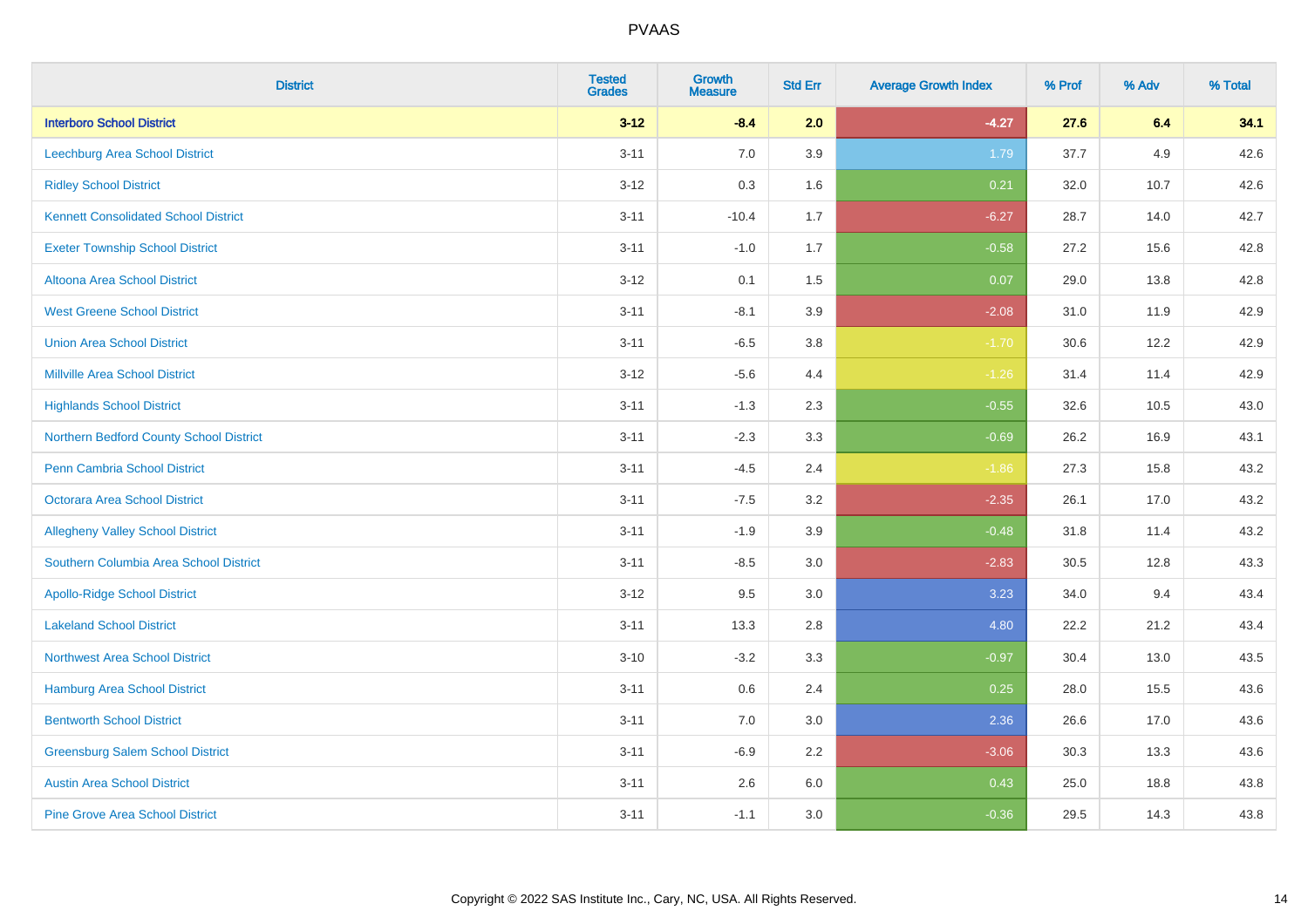| <b>District</b>                          | <b>Tested</b><br><b>Grades</b> | Growth<br><b>Measure</b> | <b>Std Err</b> | <b>Average Growth Index</b> | % Prof | % Adv | % Total |
|------------------------------------------|--------------------------------|--------------------------|----------------|-----------------------------|--------|-------|---------|
| <b>Interboro School District</b>         | $3 - 12$                       | $-8.4$                   | 2.0            | $-4.27$                     | 27.6   | 6.4   | 34.1    |
| <b>Agora Cyber Charter School</b>        | $3 - 11$                       | 14.6                     | 2.4            | 6.03                        | 24.7   | 19.5  | 44.2    |
| <b>Chestnut Ridge School District</b>    | $3 - 12$                       | 4.0                      | 2.9            | 1.38                        | 33.2   | 11.0  | 44.2    |
| <b>Susquenita School District</b>        | $3 - 11$                       | $-5.9$                   | 2.6            | $-2.28$                     | 30.6   | 13.9  | 44.4    |
| <b>Smethport Area School District</b>    | $3 - 12$                       | 5.8                      | 3.8            | 1.52                        | 24.6   | 20.0  | 44.6    |
| <b>Fort Cherry School District</b>       | $3 - 10$                       | $-0.7$                   | 3.1            | $-0.21$                     | 30.6   | 14.1  | 44.7    |
| <b>Steel Valley School District</b>      | $3 - 11$                       | 11.1                     | 3.3            | 3.33                        | 34.8   | 10.1  | 44.9    |
| <b>Elizabeth Forward School District</b> | $3 - 11$                       | $-5.5$                   | 2.5            | $-2.25$                     | 32.2   | 12.8  | 45.0    |
| <b>Shaler Area School District</b>       | $3 - 11$                       | $-2.1$                   | 1.8            | $-1.18$                     | 32.0   | 13.0  | 45.0    |
| <b>Clarion Area School District</b>      | $3 - 11$                       | 3.2                      | 3.7            | 0.88                        | 31.7   | 13.3  | 45.0    |
| <b>South Park School District</b>        | $3 - 11$                       | $-8.8$                   | 2.5            | $-3.46$                     | 28.1   | 17.0  | 45.2    |
| Huntingdon Area School District          | $3 - 11$                       | 5.8                      | 2.6            | 2.28                        | 27.8   | 17.4  | 45.2    |
| <b>Upper Perkiomen School District</b>   | $3 - 11$                       | 5.7                      | 1.9            | 3.04                        | 25.4   | 19.9  | 45.4    |
| <b>Burrell School District</b>           | $3 - 11$                       | $-1.5$                   | 3.3            | $-0.44$                     | 27.8   | 17.7  | 45.6    |
| <b>Mohawk Area School District</b>       | $3 - 11$                       | $-10.5$                  | 2.8            | $-3.75$                     | 35.1   | 10.6  | 45.7    |
| Hatboro-Horsham School District          | $3 - 11$                       | $-2.7$                   | 1.6            | $-1.65$                     | 27.9   | 17.9  | 45.8    |
| Mifflinburg Area School District         | $3 - 11$                       | $-6.0$                   | 2.1            | $-2.87$                     | 32.7   | 13.3  | 46.0    |
| <b>Laurel School District</b>            | $3 - 11$                       | 13.0                     | 3.1            | 4.19                        | 30.3   | 15.7  | 46.1    |
| Northwestern School District             | $3 - 11$                       | $-14.6$                  | 3.2            | $-4.51$                     | 32.5   | 13.7  | 46.2    |
| <b>North Star School District</b>        | $3 - 11$                       | 1.1                      | 3.3            | 0.34                        | 26.2   | 20.0  | 46.2    |
| <b>North Hills School District</b>       | $3 - 11$                       | $-15.8$                  | 1.8            | $-8.84$                     | 26.4   | 19.8  | 46.2    |
| <b>Shippensburg Area School District</b> | $3 - 11$                       | 0.5                      | 1.8            | 0.26                        | 23.5   | 22.8  | 46.3    |
| <b>Otto-Eldred School District</b>       | $3 - 11$                       | $-0.5$                   | 3.5            | $-0.13$                     | 35.8   | 10.5  | 46.3    |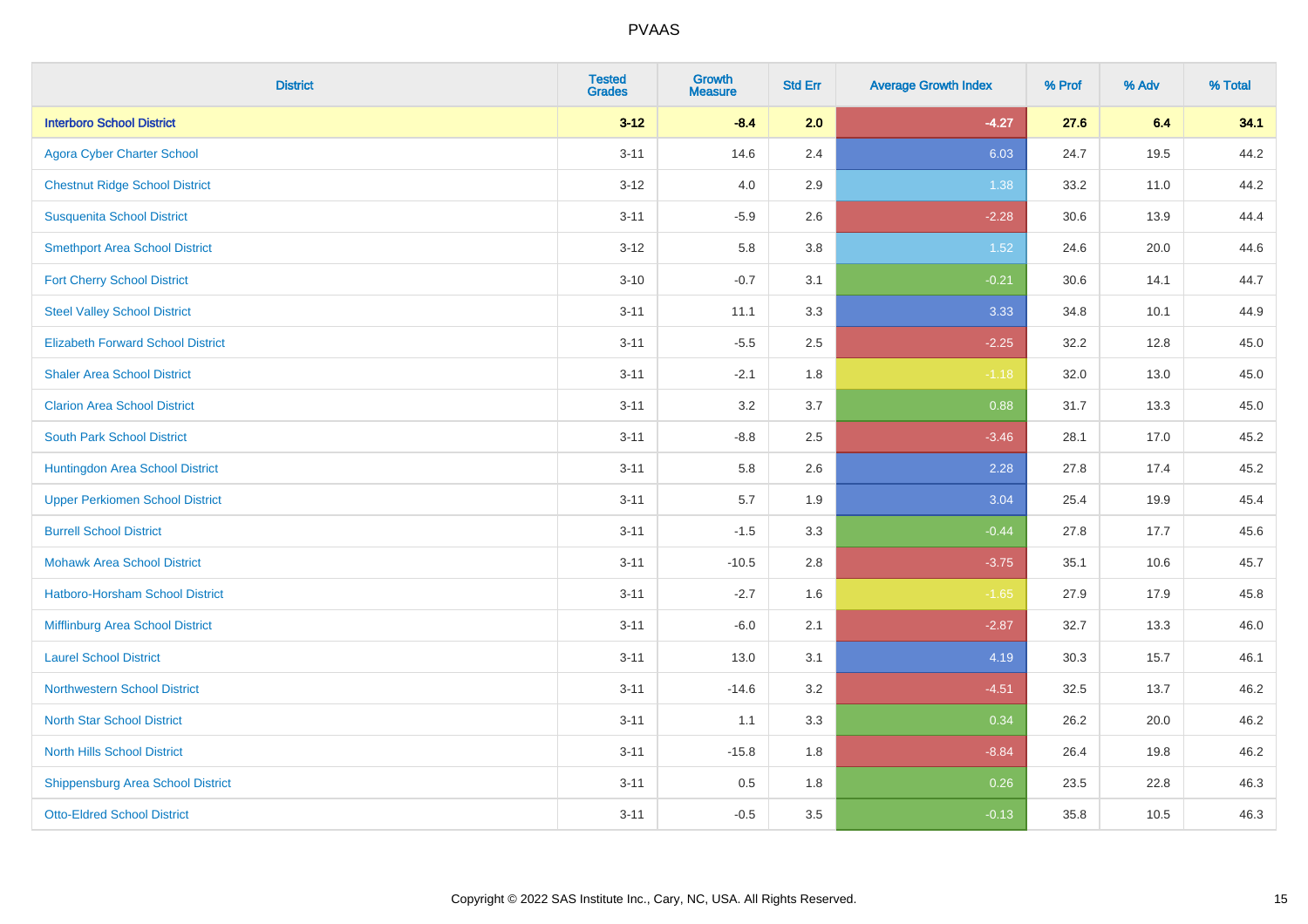| <b>District</b>                           | <b>Tested</b><br><b>Grades</b> | <b>Growth</b><br><b>Measure</b> | <b>Std Err</b> | <b>Average Growth Index</b> | % Prof | % Adv | % Total |
|-------------------------------------------|--------------------------------|---------------------------------|----------------|-----------------------------|--------|-------|---------|
| <b>Interboro School District</b>          | $3 - 12$                       | $-8.4$                          | 2.0            | $-4.27$                     | 27.6   | 6.4   | 34.1    |
| Jamestown Area School District            | $3 - 11$                       | $-9.5$                          | 4.1            | $-2.33$                     | 41.5   | 4.9   | 46.3    |
| <b>Eastern York School District</b>       | $3 - 11$                       | $-6.2$                          | 2.3            | $-2.70$                     | 27.8   | 18.5  | 46.4    |
| <b>MaST Community Charter School</b>      | $3 - 10$                       | $-0.9$                          | 2.5            | $-0.34$                     | 25.0   | 21.6  | 46.6    |
| <b>Baldwin-Whitehall School District</b>  | $3 - 11$                       | $-5.5$                          | 1.9            | $-2.93$                     | 32.0   | 14.7  | 46.7    |
| <b>Hopewell Area School District</b>      | $3 - 11$                       | 0.8                             | 2.6            | 0.31                        | 34.5   | 12.4  | 46.9    |
| Renaissance Academy Charter School        | $3 - 11$                       | $-5.6$                          | 3.1            | $-1.79$                     | 28.4   | 18.5  | 46.9    |
| <b>Western Wayne School District</b>      | $3 - 11$                       | 3.6                             | 2.6            | 1.39                        | 30.8   | 16.2  | 47.0    |
| <b>West Shore School District</b>         | $3 - 12$                       | 2.2                             | 1.3            | 1.68                        | 31.8   | 15.2  | 47.1    |
| <b>Penn Manor School District</b>         | $3 - 11$                       | 7.1                             | 1.5            | 4.82                        | 26.7   | 20.5  | 47.2    |
| Karns City Area School District           | $3 - 11$                       | $-7.2$                          | 2.6            | $-2.71$                     | 26.4   | 20.8  | 47.2    |
| <b>Athens Area School District</b>        | $3 - 11$                       | 2.6                             | 2.3            | 1.11                        | 34.9   | 12.3  | 47.3    |
| <b>Bald Eagle Area School District</b>    | $3 - 11$                       | 7.6                             | 2.5            | 3.00                        | 31.6   | 15.6  | 47.3    |
| <b>Hempfield Area School District</b>     | $3 - 12$                       | $-10.2$                         | 1.6            | $-6.37$                     | 28.1   | 19.2  | 47.3    |
| <b>Carlisle Area School District</b>      | $3 - 11$                       | $-5.2$                          | 1.7            | $-2.99$                     | 28.0   | 19.3  | 47.3    |
| <b>Everett Area School District</b>       | $3 - 11$                       | $-1.1$                          | 3.1            | $-0.34$                     | 34.2   | 13.2  | 47.4    |
| Johnsonburg Area School District          | $3 - 11$                       | 5.0                             | 3.9            | 1.27                        | 35.5   | 11.8  | 47.4    |
| <b>Wallenpaupack Area School District</b> | $3 - 11$                       | 8.8                             | 2.1            | 4.28                        | 28.5   | 18.9  | 47.4    |
| <b>West Perry School District</b>         | $3 - 11$                       | 11.0                            | 2.3            | 4.76                        | 26.9   | 20.5  | 47.4    |
| Northern York County School District      | $3 - 11$                       | 8.4                             | 1.8            | 4.63                        | 24.3   | 23.1  | 47.4    |
| South Middleton School District           | $3 - 11$                       | 4.4                             | 2.2            | 1.95                        | 31.1   | 16.4  | 47.5    |
| <b>Punxsutawney Area School District</b>  | $3 - 11$                       | 15.8                            | 2.7            | 5.83                        | 18.6   | 29.0  | 47.6    |
| Portage Area School District              | $3 - 10$                       | $-0.5$                          | 3.3            | $-0.14$                     | 27.0   | 20.6  | 47.6    |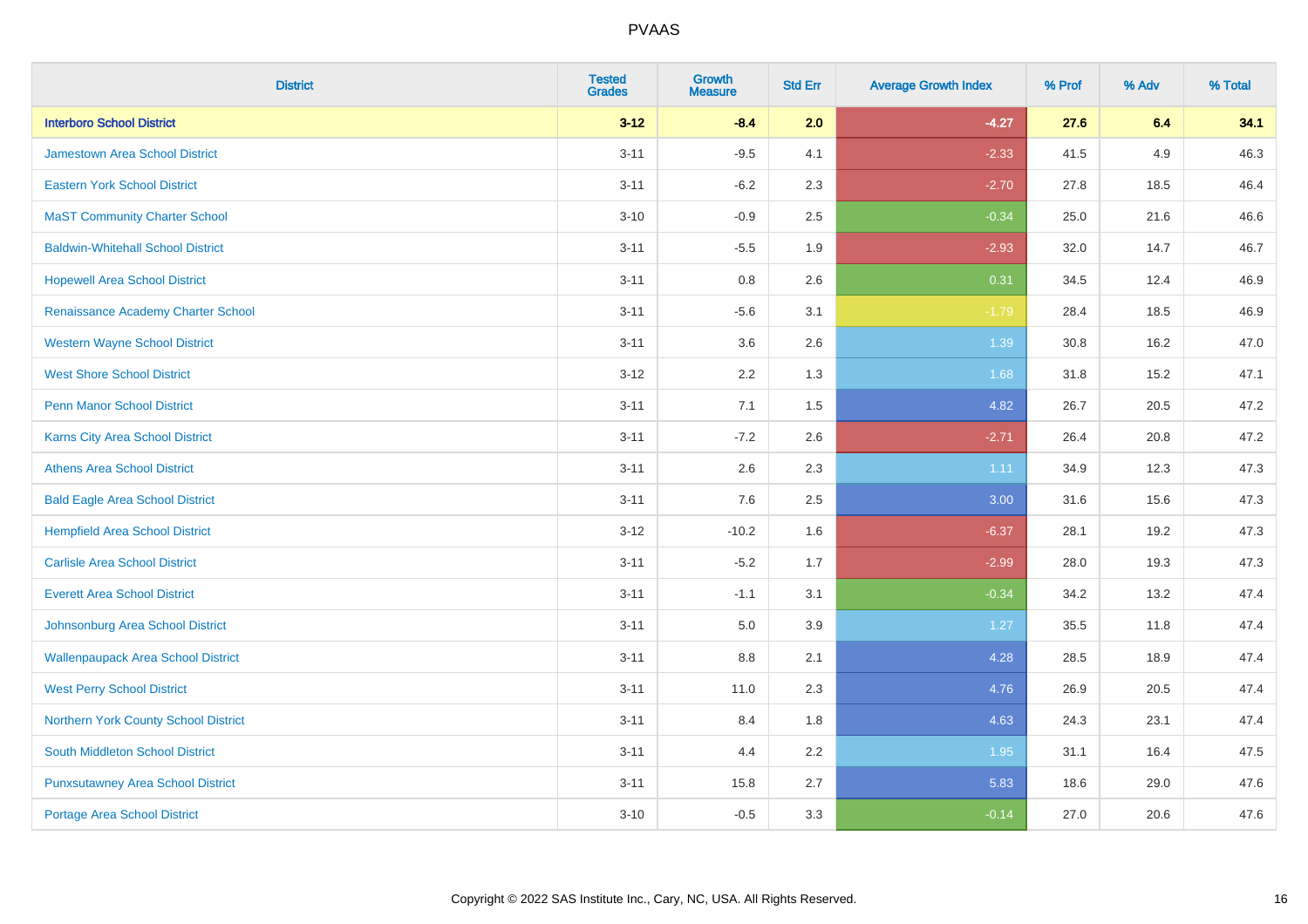| <b>District</b>                                    | <b>Tested</b><br><b>Grades</b> | <b>Growth</b><br><b>Measure</b> | <b>Std Err</b> | <b>Average Growth Index</b> | % Prof | % Adv | % Total |
|----------------------------------------------------|--------------------------------|---------------------------------|----------------|-----------------------------|--------|-------|---------|
| <b>Interboro School District</b>                   | $3 - 12$                       | $-8.4$                          | 2.0            | $-4.27$                     | 27.6   | 6.4   | 34.1    |
| Northampton Area School District                   | $3 - 11$                       | 3.2                             | 1.5            | 2.05                        | 29.8   | 17.9  | 47.7    |
| <b>Hollidaysburg Area School District</b>          | $3 - 11$                       | $-2.7$                          | 1.6            | $-1.64$                     | 32.6   | 15.2  | 47.8    |
| <b>Tunkhannock Area School District</b>            | $3 - 11$                       | 1.4                             | 2.0            | 0.71                        | 29.8   | 18.1  | 47.9    |
| <b>Bradford Area School District</b>               | $3 - 12$                       | $-1.8$                          | 2.3            | $-0.79$                     | 31.2   | 16.7  | 47.9    |
| <b>Penncrest School District</b>                   | $3 - 11$                       | 6.0                             | 1.9            | 3.24                        | 31.1   | 16.9  | 48.0    |
| <b>Westmont Hilltop School District</b>            | $3 - 11$                       | $-1.0$                          | 2.8            | $-0.36$                     | 33.3   | 14.7  | 48.0    |
| <b>Reach Cyber Charter School</b>                  | $3 - 11$                       | 1.4                             | 3.6            | 0.40                        | 32.9   | 15.2  | 48.1    |
| <b>Palisades School District</b>                   | $3 - 11$                       | 7.7                             | 2.9            | 2.66                        | 27.8   | 20.3  | 48.1    |
| <b>Lincoln Park Performing Arts Charter School</b> | $7 - 11$                       | $-14.9$                         | 2.7            | $-5.45$                     | 39.3   | 8.9   | 48.2    |
| <b>Clarion-Limestone Area School District</b>      | $3 - 12$                       | $-10.0$                         | 3.6            | $-2.76$                     | 28.3   | 20.0  | 48.3    |
| <b>Lake-Lehman School District</b>                 | $3 - 11$                       | 14.9                            | 2.8            | 5.34                        | 25.8   | 22.5  | 48.3    |
| <b>Gettysburg Area School District</b>             | $3 - 11$                       | $-6.0$                          | 2.0            | $-3.02$                     | 28.8   | 19.6  | 48.5    |
| <b>Annville-Cleona School District</b>             | $3 - 12$                       | 1.1                             | 2.4            | 0.45                        | 34.8   | 13.6  | 48.5    |
| <b>Palmerton Area School District</b>              | $3 - 11$                       | $-0.9$                          | 2.7            | $-0.34$                     | 34.3   | 14.3  | 48.6    |
| <b>Cornwall-Lebanon School District</b>            | $3 - 11$                       | 8.2                             | 1.6            | 5.24                        | 28.0   | 20.5  | 48.6    |
| <b>Girard School District</b>                      | $3 - 11$                       | $-12.3$                         | 2.6            | $-4.76$                     | 29.7   | 18.9  | 48.6    |
| <b>Stroudsburg Area School District</b>            | $3 - 11$                       | 7.5                             | 1.6            | 4.70                        | 30.4   | 18.3  | 48.7    |
| <b>Ephrata Area School District</b>                | $3 - 11$                       | $6.8\,$                         | 1.7            | 4.08                        | 31.6   | 17.1  | 48.8    |
| <b>Fort Leboeuf School District</b>                | $3 - 11$                       | 3.5                             | 2.2            | 1.58                        | 32.0   | 16.8  | 48.8    |
| <b>Southmoreland School District</b>               | $3 - 11$                       | $-12.5$                         | 3.1            | $-4.04$                     | 33.3   | 15.5  | 48.8    |
| <b>Western Beaver County School District</b>       | $3 - 11$                       | $-9.3$                          | 4.2            | $-2.20$                     | 45.1   | 3.9   | 49.0    |
| <b>Newport School District</b>                     | $3 - 12$                       | 3.8                             | 3.3            | 1.17                        | 38.8   | 10.4  | 49.2    |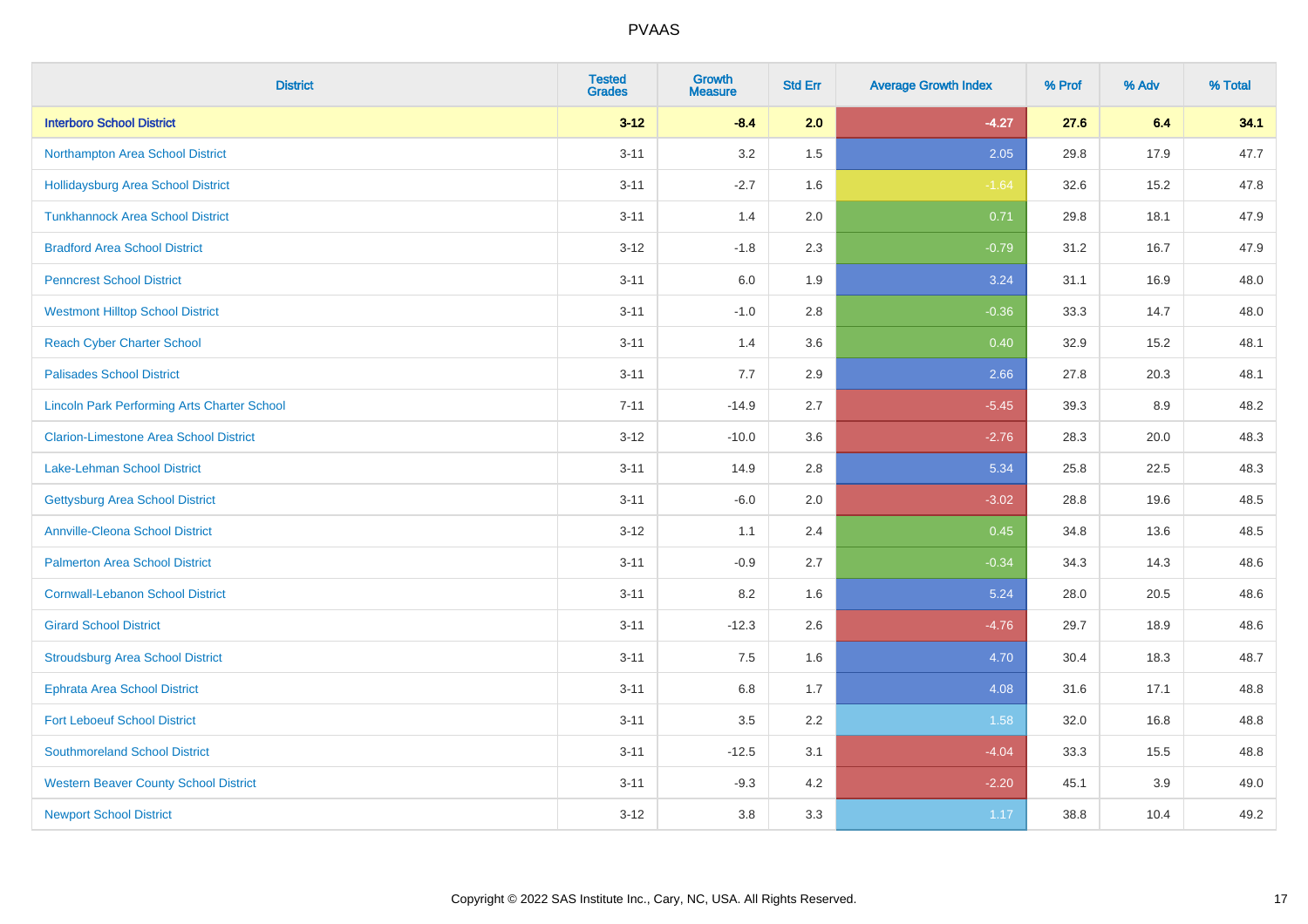| <b>District</b>                          | <b>Tested</b><br><b>Grades</b> | <b>Growth</b><br><b>Measure</b> | <b>Std Err</b> | <b>Average Growth Index</b> | % Prof | % Adv | % Total  |
|------------------------------------------|--------------------------------|---------------------------------|----------------|-----------------------------|--------|-------|----------|
| <b>Interboro School District</b>         | $3 - 12$                       | $-8.4$                          | 2.0            | $-4.27$                     | 27.6   | 6.4   | 34.1     |
| <b>Iroquois School District</b>          | $3 - 11$                       | 13.6                            | 2.8            | 4.83                        | 33.3   | 16.0  | 49.4     |
| <b>Middletown Area School District</b>   | $3 - 11$                       | $-3.4$                          | 2.4            | $-1.44$                     | 34.3   | 15.2  | 49.4     |
| <b>Waynesboro Area School District</b>   | $3 - 12$                       | 3.0                             | 1.8            | 1.67                        | 26.0   | 23.5  | 49.5     |
| <b>General Mclane School District</b>    | $3 - 11$                       | $-10.7$                         | 2.4            | $-4.40$                     | 34.0   | 15.6  | 49.6     |
| <b>Valley View School District</b>       | $3 - 11$                       | 9.3                             | 2.2            | 4.18                        | 26.6   | 23.1  | 49.7     |
| <b>Avonworth School District</b>         | $3 - 10$                       | $-6.2$                          | 2.3            | $-2.68$                     | 35.9   | 14.1  | 50.0     |
| <b>Schuylkill Valley School District</b> | $3 - 11$                       | $-1.0$                          | 2.2            | $-0.47$                     | 29.8   | 20.2  | 50.0     |
| <b>Fairfield Area School District</b>    | $3 - 11$                       | $-0.5$                          | 3.6            | $-0.13$                     | 43.9   | 6.1   | 50.0     |
| <b>Wilson Area School District</b>       | $3 - 11$                       | $-0.3$                          | 2.4            | $-0.12$                     | 35.4   | 14.6  | 50.0     |
| South Williamsport Area School District  | $3 - 10$                       | 0.9                             | 3.1            | 0.31                        | 38.4   | 11.6  | 50.0     |
| <b>Upper Adams School District</b>       | $3 - 11$                       | 0.9                             | 2.5            | 0.37                        | 33.0   | 17.0  | 50.0     |
| <b>Bellefonte Area School District</b>   | $3 - 11$                       | $6.7\,$                         | 2.0            | 3.34                        | 28.8   | 21.5  | $50.2\,$ |
| <b>Mifflin County School District</b>    | $3 - 11$                       | 12.3                            | 1.6            | 7.69                        | 35.1   | 15.1  | 50.3     |
| 21st Century Cyber Charter School        | $6 - 12$                       | 6.6                             | 2.1            | 3.16                        | 29.0   | 21.8  | 50.8     |
| <b>Warrior Run School District</b>       | $3 - 11$                       | 10.5                            | 2.7            | 3.86                        | 34.1   | 16.8  | 50.9     |
| <b>Halifax Area School District</b>      | $3 - 11$                       | 5.8                             | 3.5            | 1.64                        | 32.1   | 18.9  | 50.9     |
| <b>Daniel Boone Area School District</b> | $3 - 12$                       | 0.9                             | 1.9            | 0.46                        | 28.9   | 22.0  | 51.0     |
| Pennsylvania Virtual Charter School      | $3 - 11$                       | 4.4                             | 3.4            | 1.31                        | 29.8   | 21.2  | 51.0     |
| <b>Riverview School District</b>         | $3 - 11$                       | $-13.0$                         | 4.0            | $-3.29$                     | 43.1   | 7.8   | 51.0     |
| <b>Kane Area School District</b>         | $3 - 10$                       | 8.8                             | 2.9            | 3.07                        | 31.4   | 19.8  | 51.2     |
| Mechanicsburg Area School District       | $3 - 11$                       | $-5.7$                          | 1.6            | $-3.48$                     | 35.1   | 16.0  | 51.2     |
| <b>Windber Area School District</b>      | $3 - 11$                       | $-11.9$                         | 3.0            | $-3.94$                     | 41.0   | 10.3  | 51.3     |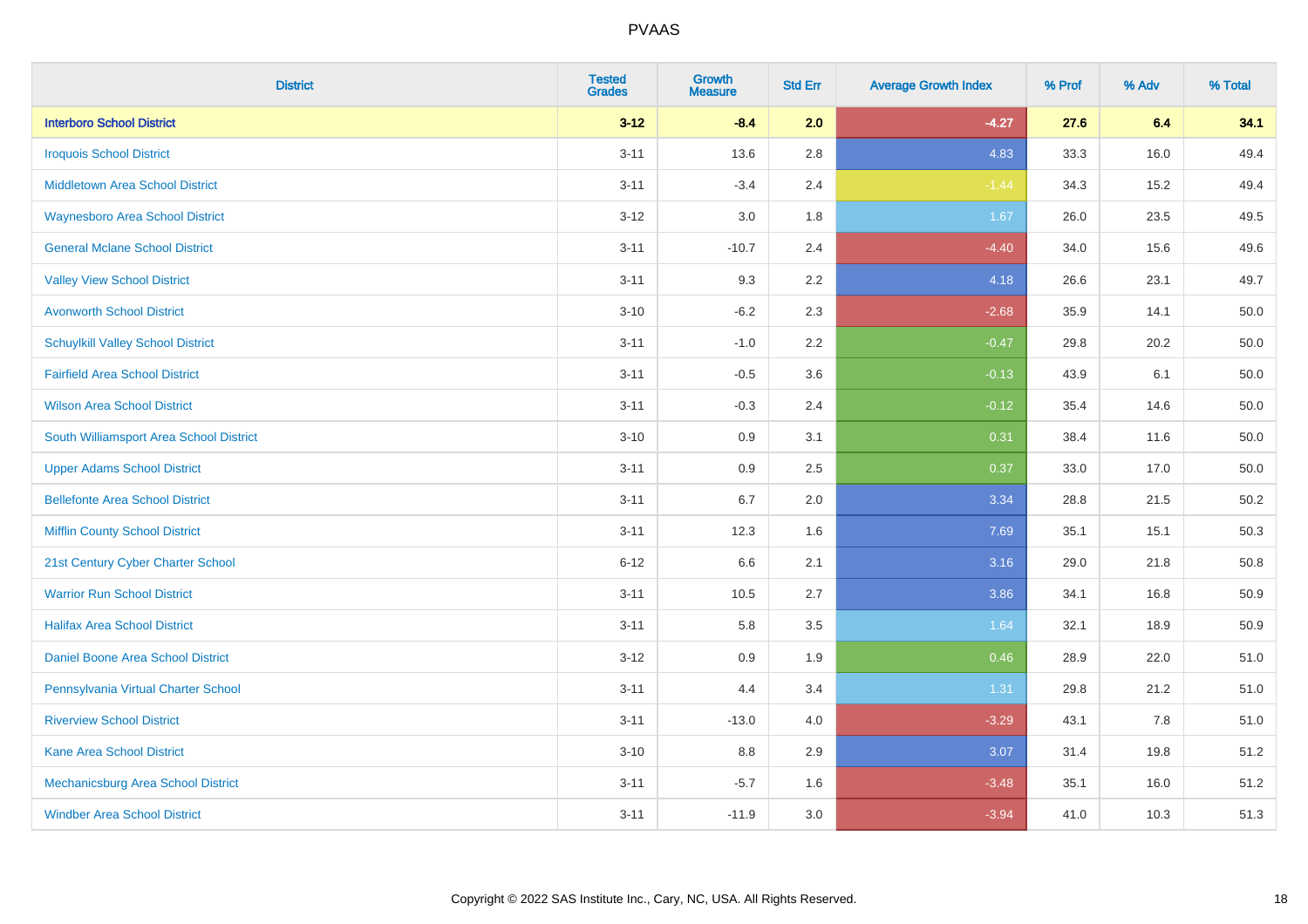| <b>District</b>                                | <b>Tested</b><br><b>Grades</b> | <b>Growth</b><br><b>Measure</b> | <b>Std Err</b> | <b>Average Growth Index</b> | % Prof | % Adv | % Total |
|------------------------------------------------|--------------------------------|---------------------------------|----------------|-----------------------------|--------|-------|---------|
| <b>Interboro School District</b>               | $3 - 12$                       | $-8.4$                          | 2.0            | $-4.27$                     | 27.6   | 6.4   | 34.1    |
| <b>Sullivan County School District</b>         | $3 - 10$                       | 2.5                             | 4.3            | 0.58                        | 43.6   | 7.7   | 51.3    |
| <b>Sayre Area School District</b>              | $3 - 11$                       | 5.8                             | 3.2            | 1.81                        | 30.3   | 21.0  | 51.3    |
| <b>Upper Moreland Township School District</b> | $3 - 11$                       | 1.1                             | 2.0            | 0.56                        | 24.8   | 26.6  | 51.3    |
| <b>Wyalusing Area School District</b>          | $3 - 12$                       | 5.7                             | 3.2            | 1.78                        | 38.6   | 12.9  | 51.4    |
| <b>Bedford Area School District</b>            | $3 - 11$                       | 6.4                             | 2.4            | 2.68                        | 31.0   | 20.6  | 51.6    |
| <b>Dover Area School District</b>              | $3 - 12$                       | 7.1                             | 1.9            | 3.78                        | 33.0   | 18.7  | 51.7    |
| <b>Tamaqua Area School District</b>            | $3 - 12$                       | 6.5                             | 2.4            | 2.72                        | 34.3   | 17.5  | 51.8    |
| <b>Glendale School District</b>                | $3 - 10$                       | 7.9                             | 3.5            | 2.25                        | 42.6   | 9.3   | 51.8    |
| South Side Area School District                | $3 - 11$                       | $-0.6$                          | 3.1            | $-0.19$                     | 24.0   | 28.0  | 52.0    |
| Pen Argyl Area School District                 | $3 - 12$                       | 12.8                            | 2.5            | 5.10                        | 28.5   | 23.8  | 52.3    |
| Allegheny-Clarion Valley School District       | $3 - 10$                       | 12.3                            | 4.1            | 3.03                        | 33.3   | 19.0  | 52.4    |
| Pocono Mountain School District                | $3 - 12$                       | $-4.3$                          | 1.8            | $-2.43$                     | 35.5   | 17.1  | 52.6    |
| <b>Albert Gallatin Area School District</b>    | $3 - 11$                       | $-1.7$                          | 2.3            | $-0.72$                     | 31.9   | 20.7  | 52.7    |
| <b>Slippery Rock Area School District</b>      | $3 - 11$                       | $-3.8$                          | 2.5            | $-1.56$                     | 30.8   | 21.9  | 52.7    |
| <b>Jersey Shore Area School District</b>       | $3 - 11$                       | 0.7                             | 2.5            | 0.27                        | 39.3   | 13.6  | 52.9    |
| Penns Valley Area School District              | $3 - 12$                       | 14.1                            | 2.6            | 5.33                        | 29.6   | 23.3  | 52.9    |
| <b>Spring Grove Area School District</b>       | $3 - 11$                       | 3.9                             | 2.0            | 1.90                        | 30.0   | 23.0  | 53.0    |
| <b>Greencastle-Antrim School District</b>      | $3 - 11$                       | $-0.3$                          | 2.0            | $-0.14$                     | 30.9   | 22.2  | 53.1    |
| <b>Kutztown Area School District</b>           | $3 - 12$                       | 9.3                             | 2.8            | 3.34                        | 38.5   | 14.6  | 53.2    |
| <b>Boyertown Area School District</b>          | $3 - 11$                       | $-2.9$                          | 1.4            | $-2.06$                     | 30.8   | 22.6  | 53.4    |
| South Eastern School District                  | $3 - 11$                       | $-1.0$                          | 1.8            | $-0.55$                     | 36.4   | 17.1  | 53.5    |
| <b>Greater Latrobe School District</b>         | $3 - 11$                       | $-14.1$                         | 2.0            | $-7.14$                     | 41.0   | 12.6  | 53.6    |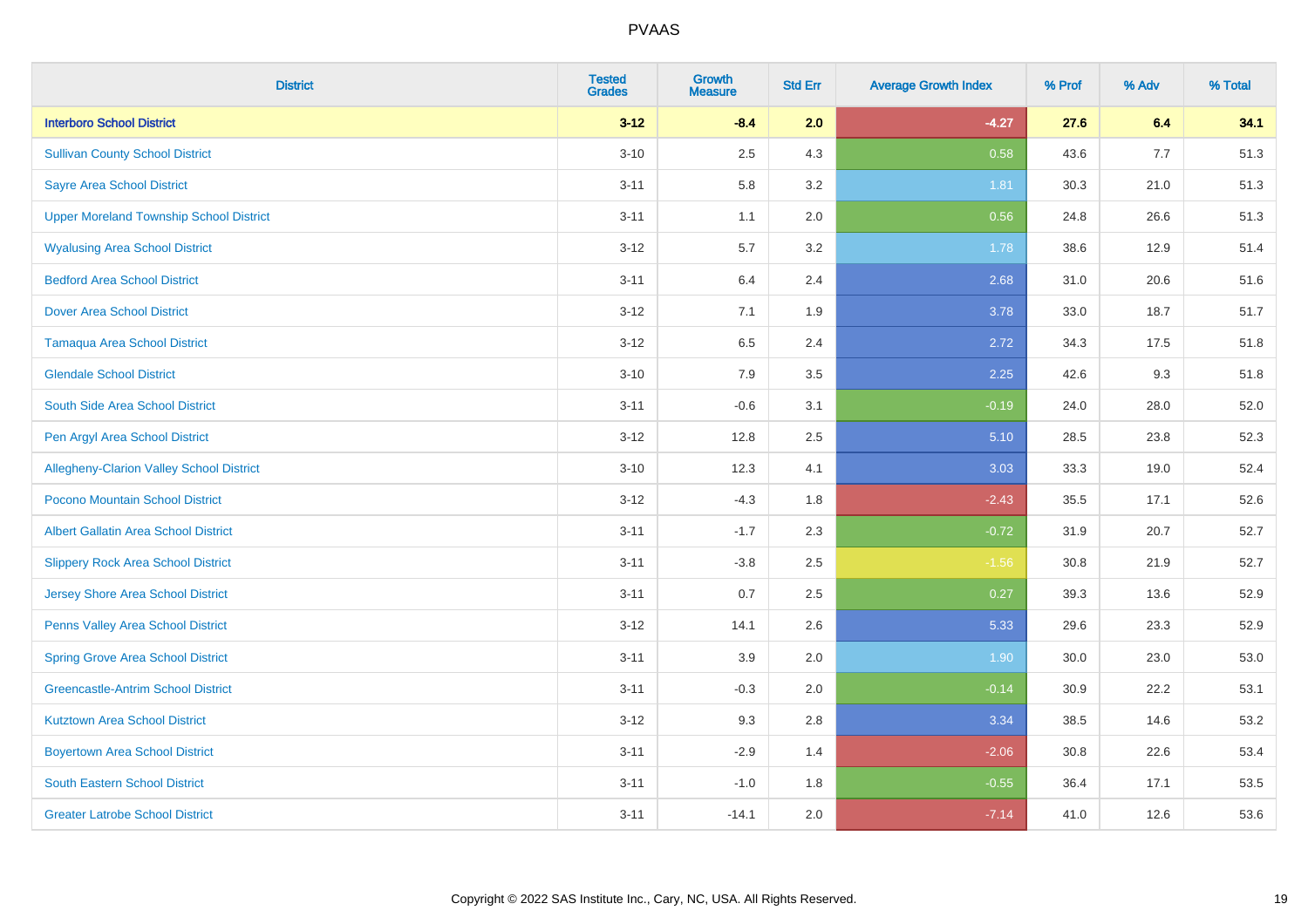| <b>District</b>                             | <b>Tested</b><br><b>Grades</b> | <b>Growth</b><br><b>Measure</b> | <b>Std Err</b> | <b>Average Growth Index</b> | % Prof | % Adv | % Total |
|---------------------------------------------|--------------------------------|---------------------------------|----------------|-----------------------------|--------|-------|---------|
| <b>Interboro School District</b>            | $3 - 12$                       | $-8.4$                          | 2.0            | $-4.27$                     | 27.6   | 6.4   | 34.1    |
| <b>Midd-West School District</b>            | $3 - 11$                       | 3.6                             | 2.6            | 1.42                        | 28.6   | 25.0  | 53.6    |
| <b>Beaver Area School District</b>          | $3 - 10$                       | $-3.0$                          | 2.5            | $-1.16$                     | 25.8   | 27.8  | 53.6    |
| Saint Marys Area School District            | $3 - 11$                       | $6.0\,$                         | 2.2            | 2.69                        | 35.4   | 18.3  | 53.7    |
| <b>Wyomissing Area School District</b>      | $3 - 12$                       | $-2.4$                          | 2.6            | $-0.92$                     | 25.6   | 28.1  | 53.7    |
| Northeastern York School District           | $3 - 11$                       | $3.8\,$                         | 1.8            | 2.11                        | 32.7   | 21.0  | 53.7    |
| East Pennsboro Area School District         | $3 - 11$                       | 4.8                             | 2.1            | 2.26                        | 36.8   | 16.9  | 53.7    |
| <b>Nazareth Area School District</b>        | $3 - 11$                       | $-2.5$                          | 1.7            | $-1.53$                     | 29.2   | 24.6  | 53.8    |
| <b>Quakertown Community School District</b> | $3-12$                         | $-4.3$                          | 1.5            | $-2.79$                     | 33.8   | 20.1  | 53.8    |
| <b>Lakeview School District</b>             | $3 - 11$                       | $-1.9$                          | 3.5            | $-0.53$                     | 41.5   | 12.3  | 53.8    |
| <b>Red Lion Area School District</b>        | $3 - 11$                       | 4.5                             | 1.9            | 2.31                        | 32.3   | 21.5  | 53.8    |
| <b>Chichester School District</b>           | $3 - 11$                       | $-1.8$                          | 4.2            | $-0.44$                     | 40.0   | 14.0  | 54.0    |
| <b>Whitehall-Coplay School District</b>     | $3 - 11$                       | 11.8                            | 1.7            | 7.06                        | 32.3   | 21.7  | 54.0    |
| <b>Gateway School District</b>              | $3 - 11$                       | 3.1                             | 2.0            | 1.55                        | 35.7   | 18.5  | 54.2    |
| <b>Dubois Area School District</b>          | $3 - 11$                       | $-2.8$                          | 2.0            | $-1.37$                     | 35.5   | 19.0  | 54.6    |
| <b>Dallas School District</b>               | $3 - 11$                       | 8.1                             | 2.1            | 3.87                        | 32.4   | 22.4  | 54.8    |
| <b>Crestwood School District</b>            | $3 - 11$                       | $-3.4$                          | 2.2            | $-1.52$                     | 33.1   | 21.7  | 54.9    |
| <b>Brockway Area School District</b>        | $3 - 11$                       | $-0.4$                          | 3.5            | $-0.11$                     | 41.2   | 13.8  | 55.0    |
| <b>United School District</b>               | $3 - 11$                       | 6.3                             | 3.3            | 1.89                        | 38.8   | 16.3  | 55.0    |
| <b>Neshaminy School District</b>            | $3 - 11$                       | 8.6                             | 1.3            | 6.56                        | 31.3   | 23.9  | 55.2    |
| Shenango Area School District               | $3 - 11$                       | 1.7                             | 3.2            | 0.52                        | 41.4   | 13.8  | 55.3    |
| <b>Blackhawk School District</b>            | $3 - 11$                       | 2.0                             | 2.3            | 0.87                        | 34.6   | 20.7  | 55.3    |
| <b>Bermudian Springs School District</b>    | $3 - 11$                       | 2.5                             | 2.4            | 1.05                        | 31.8   | 23.5  | 55.3    |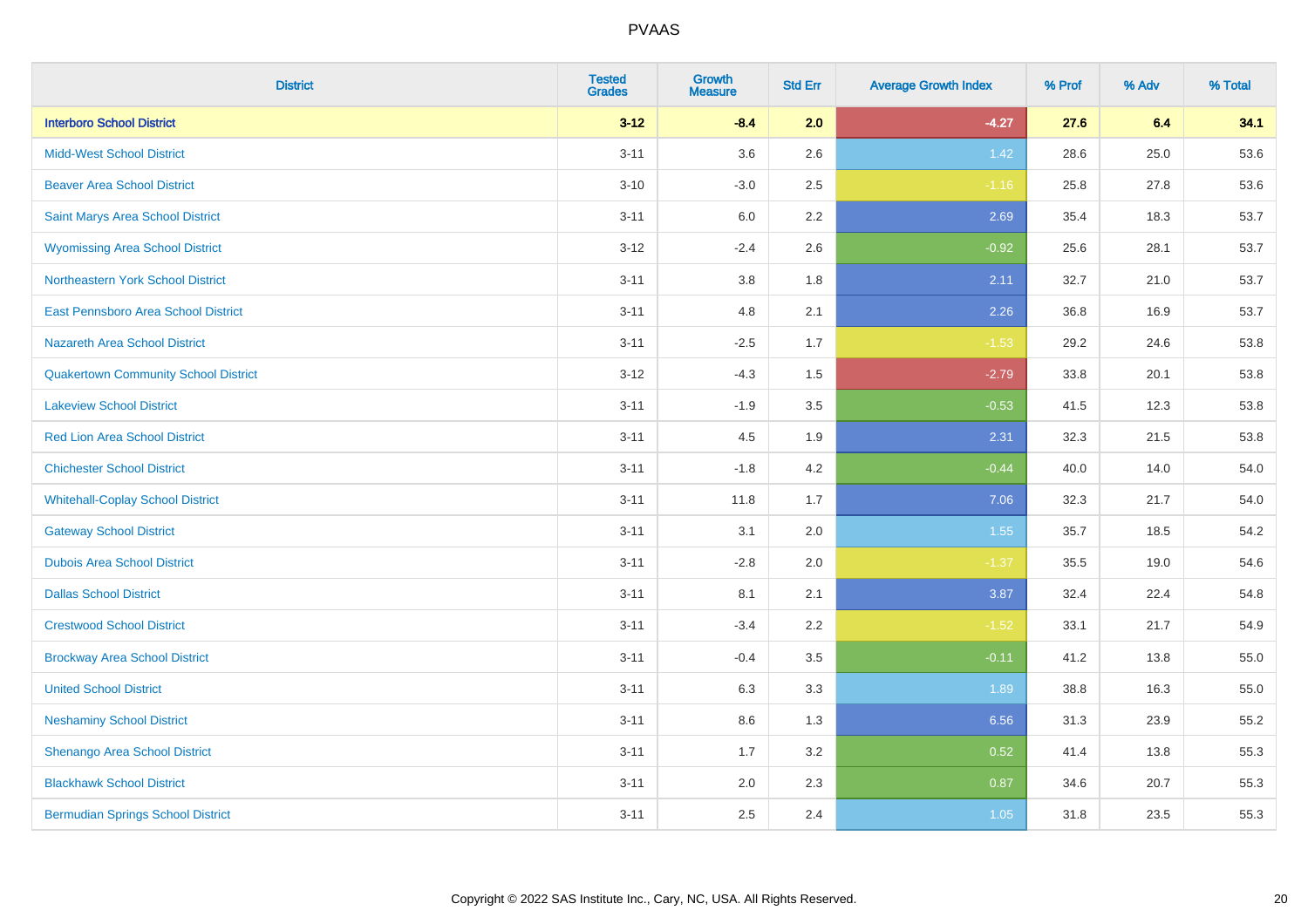| <b>District</b>                                | <b>Tested</b><br><b>Grades</b> | <b>Growth</b><br><b>Measure</b> | <b>Std Err</b> | <b>Average Growth Index</b> | % Prof | % Adv | % Total |
|------------------------------------------------|--------------------------------|---------------------------------|----------------|-----------------------------|--------|-------|---------|
| <b>Interboro School District</b>               | $3 - 12$                       | $-8.4$                          | 2.0            | $-4.27$                     | 27.6   | 6.4   | 34.1    |
| <b>Montour School District</b>                 | $3 - 11$                       | $-6.1$                          | 2.1            | $-2.95$                     | 31.8   | 23.6  | 55.3    |
| <b>Lehighton Area School District</b>          | $3 - 11$                       | 11.4                            | 2.4            | 4.84                        | 30.5   | 24.9  | 55.3    |
| <b>Central York School District</b>            | $3 - 12$                       | 12.9                            | 1.5            | 8.64                        | 31.4   | 24.1  | 55.5    |
| <b>Galeton Area School District</b>            | $3 - 11$                       | 5.4                             | 5.4            | 1.01                        | 33.3   | 22.2  | 55.6    |
| <b>Homer-Center School District</b>            | $3 - 11$                       | 8.8                             | 3.5            | 2.53                        | 38.0   | 17.7  | 55.8    |
| South Western School District                  | $3 - 12$                       | 2.5                             | 1.7            | 1.48                        | 36.2   | 19.7  | 55.9    |
| <b>Wilson School District</b>                  | $3 - 12$                       | $0.5\,$                         | 1.5            | 0.32                        | 30.4   | 25.5  | 55.9    |
| <b>Wilmington Area School District</b>         | $3 - 11$                       | 11.1                            | 3.3            | 3.37                        | 29.8   | 26.2  | 56.0    |
| <b>York Suburban School District</b>           | $3 - 11$                       | 7.4                             | 2.1            | 3.55                        | 24.9   | 31.2  | 56.1    |
| <b>Brandywine Heights Area School District</b> | $3 - 11$                       | 5.8                             | 2.6            | 2.27                        | 27.7   | 28.6  | 56.2    |
| <b>Central Valley School District</b>          | $3 - 10$                       | 4.7                             | 2.6            | 1.83                        | 37.8   | 18.5  | 56.3    |
| <b>Muncy School District</b>                   | $3 - 11$                       | 6.9                             | 3.3            | 2.12                        | 37.6   | 18.8  | 56.4    |
| <b>North East School District</b>              | $3 - 11$                       | $-5.3$                          | 2.7            | $-1.97$                     | 31.7   | 24.8  | 56.4    |
| <b>Wissahickon School District</b>             | $3 - 10$                       | $-5.3$                          | 1.7            | $-3.14$                     | 27.5   | 29.0  | 56.6    |
| <b>Blue Mountain School District</b>           | $3 - 10$                       | 12.2                            | 2.1            | 5.81                        | 30.7   | 26.1  | 56.8    |
| <b>Springfield School District</b>             | $3 - 11$                       | 1.2                             | 1.7            | 0.69                        | 31.8   | 25.2  | 56.9    |
| <b>South Butler County School District</b>     | $3 - 10$                       | 6.3                             | 2.2            | 2.80                        | 37.8   | 19.2  | 57.0    |
| <b>Montoursville Area School District</b>      | $3 - 12$                       | $-8.4$                          | 2.6            | $-3.17$                     | 38.8   | 18.2  | 57.0    |
| <b>Belle Vernon Area School District</b>       | $3 - 11$                       | 11.1                            | 2.3            | 4.88                        | 31.6   | 25.4  | 57.1    |
| <b>Bloomsburg Area School District</b>         | $3 - 10$                       | 4.3                             | 3.4            | 1.26                        | 36.5   | 20.6  | 57.1    |
| <b>Spring Cove School District</b>             | $3 - 11$                       | 9.1                             | 2.4            | 3.77                        | 31.8   | 25.4  | 57.1    |
| <b>Donegal School District</b>                 | $3-12$                         | 5.9                             | 2.2            | 2.72                        | 34.1   | 23.1  | 57.2    |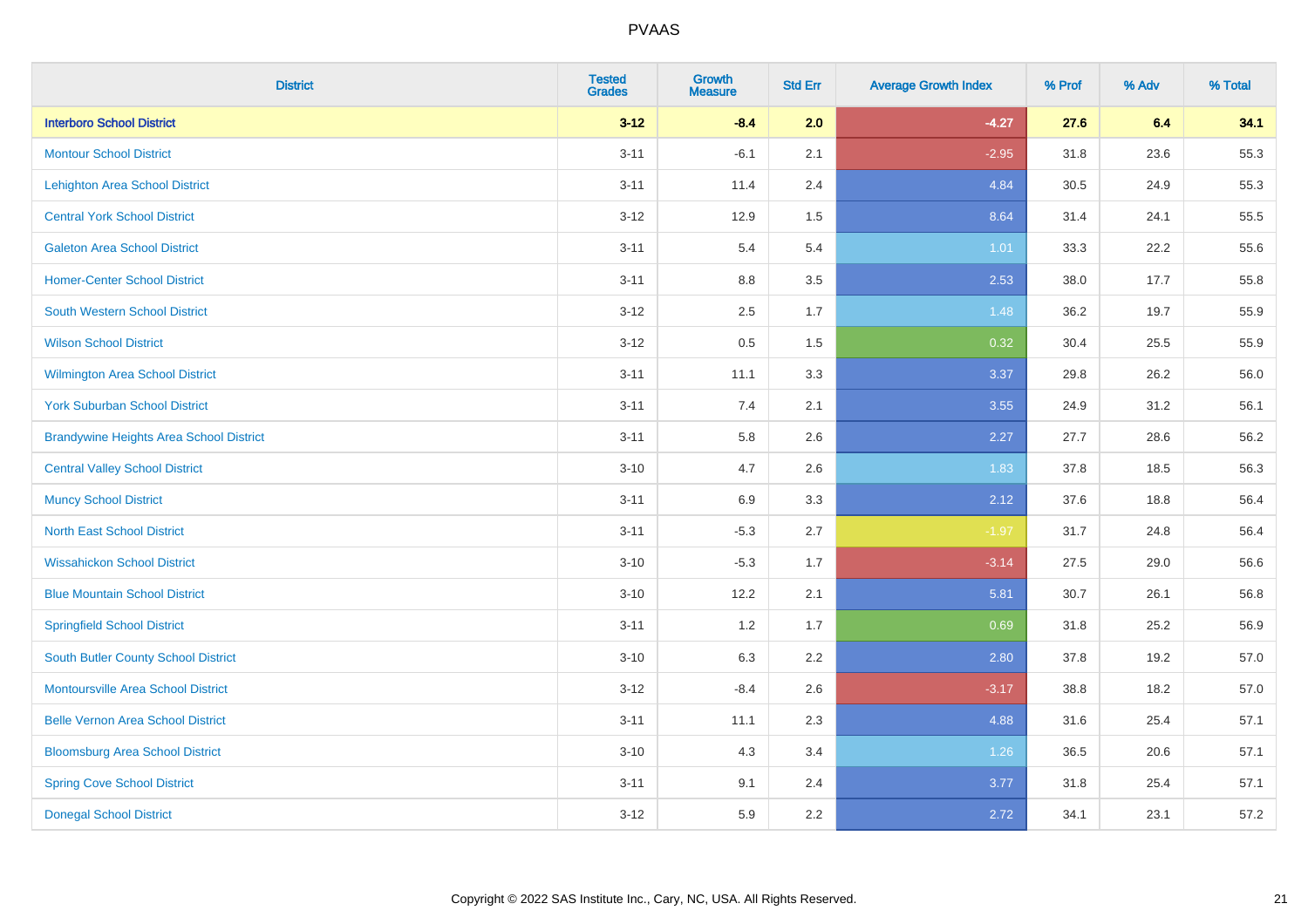| <b>District</b>                                 | <b>Tested</b><br><b>Grades</b> | <b>Growth</b><br><b>Measure</b> | <b>Std Err</b> | <b>Average Growth Index</b> | % Prof | % Adv | % Total |
|-------------------------------------------------|--------------------------------|---------------------------------|----------------|-----------------------------|--------|-------|---------|
| <b>Interboro School District</b>                | $3 - 12$                       | $-8.4$                          | 2.0            | $-4.27$                     | 27.6   | 6.4   | 34.1    |
| <b>Armstrong School District</b>                | $3 - 11$                       | 9.8                             | 1.6            | 6.22                        | 32.8   | 24.6  | 57.4    |
| <b>Lower Dauphin School District</b>            | $3 - 11$                       | 5.3                             | 1.8            | 3.03                        | 30.6   | 26.8  | 57.5    |
| Capital Area School for the Arts Charter School | $9 - 11$                       | 14.2                            | 4.5            | 3.13                        | 27.5   | 30.0  | 57.5    |
| <b>Fleetwood Area School District</b>           | $3 - 10$                       | 10.4                            | 2.0            | 5.19                        | 31.7   | 25.8  | 57.5    |
| <b>Ridgway Area School District</b>             | $3 - 11$                       | $-6.1$                          | 4.0            | $-1.53$                     | 42.2   | 15.6  | 57.8    |
| California Area School District                 | $3 - 10$                       | $-13.7$                         | 4.5            | $-3.06$                     | 41.7   | 16.7  | 58.3    |
| <b>Avon Grove Charter School</b>                | $3 - 11$                       | 9.8                             | 3.1            | 3.18                        | 32.4   | 26.0  | 58.4    |
| <b>Abington School District</b>                 | $3 - 10$                       | 0.9                             | 1.6            | 0.57                        | 29.7   | 28.7  | 58.4    |
| <b>Conestoga Valley School District</b>         | $3 - 11$                       | 2.4                             | 1.7            | 1.43                        | 35.0   | 23.5  | 58.5    |
| <b>Twin Valley School District</b>              | $3 - 12$                       | $-3.2$                          | 1.9            | $-1.68$                     | 38.8   | 19.8  | 58.6    |
| <b>Conemaugh Township Area School District</b>  | $3 - 12$                       | 4.8                             | 3.5            | 1.39                        | 30.9   | 27.8  | 58.8    |
| <b>Riverside Beaver County School District</b>  | $3 - 11$                       | $-5.5$                          | 2.7            | $-2.03$                     | 35.8   | 23.2  | 59.0    |
| <b>East Penn School District</b>                | $3 - 11$                       | 8.9                             | 1.2            | 7.61                        | 32.8   | 26.4  | 59.2    |
| <b>Canon-Mcmillan School District</b>           | $3 - 11$                       | $-5.0$                          | 1.5            | $-3.25$                     | 30.8   | 28.5  | 59.3    |
| Northwestern Lehigh School District             | $3 - 11$                       | $-2.4$                          | 2.1            | $-1.14$                     | 41.7   | 17.9  | 59.5    |
| <b>West Chester Area School District</b>        | $3 - 11$                       | $-2.1$                          | 1.2            | $-1.83$                     | 36.4   | 23.2  | 59.6    |
| <b>Pennridge School District</b>                | $3 - 10$                       | 7.4                             | 1.5            | 5.10                        | 32.0   | 27.6  | 59.6    |
| <b>Phoenixville Area School District</b>        | $3 - 11$                       | 7.3                             | 1.8            | 3.96                        | 32.3   | 27.6  | 59.8    |
| <b>Moon Area School District</b>                | $3 - 11$                       | 1.5                             | 1.8            | 0.86                        | 34.5   | 25.5  | 60.0    |
| <b>Bellwood-Antis School District</b>           | $3 - 10$                       | 3.5                             | 2.8            | 1.24                        | 40.9   | 19.4  | 60.2    |
| <b>Indiana Area School District</b>             | $3 - 11$                       | 12.0                            | 2.0            | 5.98                        | 30.0   | 30.4  | 60.3    |
| <b>Perkiomen Valley School District</b>         | $3 - 11$                       | 2.7                             | 1.5            | 1.83                        | 35.0   | 25.3  | 60.3    |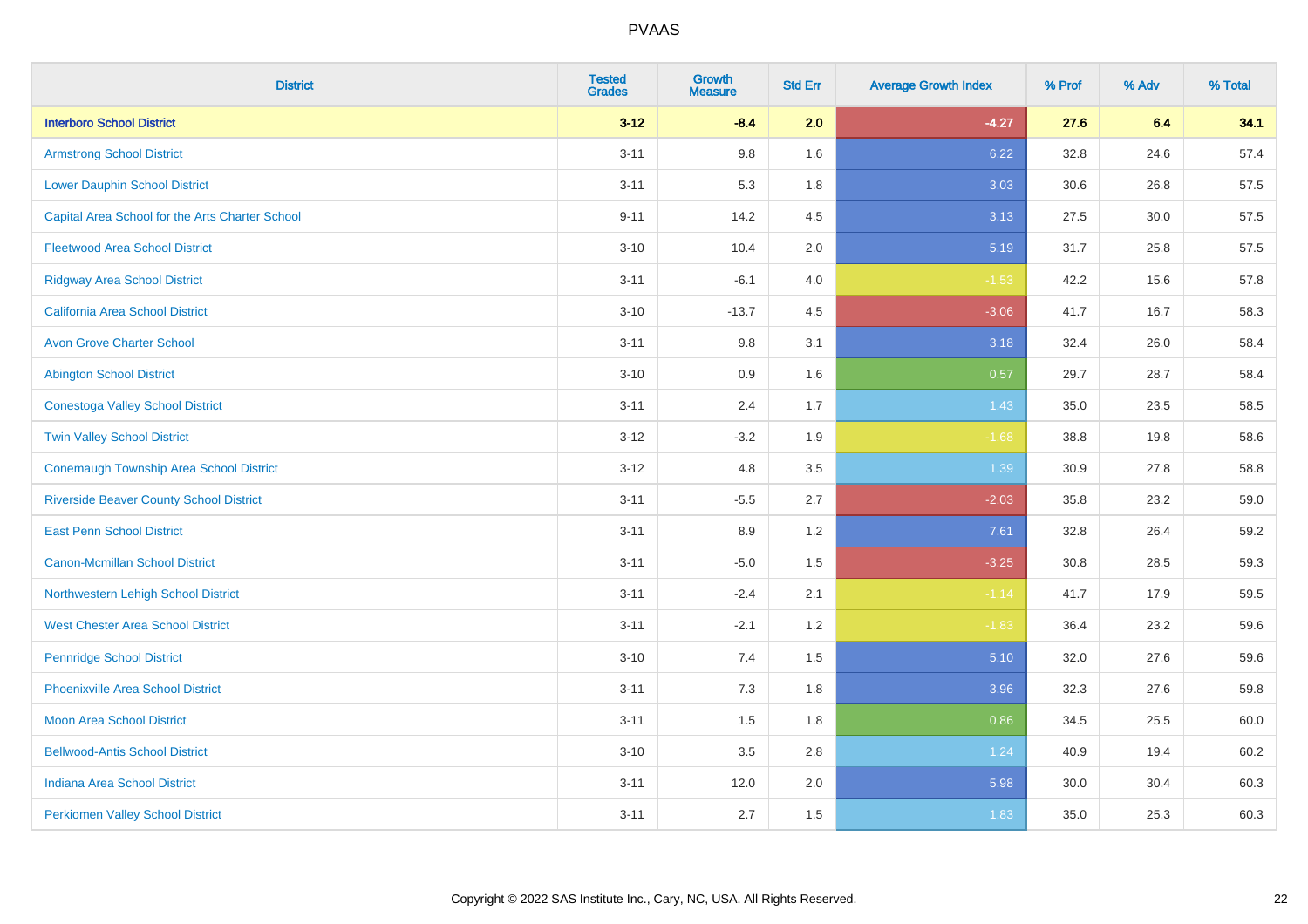| <b>District</b>                             | <b>Tested</b><br><b>Grades</b> | <b>Growth</b><br><b>Measure</b> | <b>Std Err</b> | <b>Average Growth Index</b> | % Prof | % Adv | % Total |
|---------------------------------------------|--------------------------------|---------------------------------|----------------|-----------------------------|--------|-------|---------|
| <b>Interboro School District</b>            | $3 - 12$                       | $-8.4$                          | 2.0            | $-4.27$                     | 27.6   | 6.4   | 34.1    |
| <b>Plum Borough School District</b>         | $3 - 11$                       | $-9.4$                          | 2.4            | $-3.98$                     | 32.9   | 27.4  | 60.4    |
| <b>Cocalico School District</b>             | $3 - 11$                       | 12.3                            | 1.9            | 6.48                        | 28.2   | 32.3  | 60.5    |
| <b>Conewago Valley School District</b>      | $3 - 12$                       | 7.6                             | 1.7            | 4.46                        | 41.3   | 19.4  | 60.6    |
| <b>Brookville Area School District</b>      | $3 - 11$                       | 6.8                             | 3.1            | 2.19                        | 46.1   | 14.6  | 60.7    |
| Pennsylvania Leadership Charter School      | $3 - 11$                       | $8.0\,$                         | 1.9            | 4.22                        | 33.1   | 27.8  | 60.9    |
| <b>Richland School District</b>             | $3 - 11$                       | $-6.9$                          | 2.6            | $-2.63$                     | 40.1   | 20.9  | 61.0    |
| <b>Hermitage School District</b>            | $3 - 12$                       | 14.0                            | 2.5            | 5.59                        | 34.0   | 27.0  | 61.0    |
| <b>Owen J Roberts School District</b>       | $3 - 11$                       | $-3.5$                          | 1.5            | $-2.27$                     | 36.8   | 24.4  | 61.2    |
| <b>Garnet Valley School District</b>        | $3 - 10$                       | $0.2\,$                         | 1.7            | 0.13                        | 34.9   | 26.4  | 61.3    |
| <b>Oley Valley School District</b>          | $3 - 11$                       | 1.4                             | 2.4            | 0.56                        | 37.4   | 23.9  | 61.4    |
| <b>Jenkintown School District</b>           | $3 - 11$                       | $-7.9$                          | 4.1            | $-1.92$                     | 34.1   | 27.3  | 61.4    |
| <b>Evergreen Community Charter School</b>   | $6 - 11$                       | $-1.1$                          | 4.7            | $-0.23$                     | 34.6   | 26.9  | 61.5    |
| <b>Manheim Township School District</b>     | $3 - 12$                       | 10.9                            | 1.5            | 7.51                        | 30.9   | 31.0  | 61.9    |
| <b>Parkland School District</b>             | $3 - 11$                       | $-3.7$                          | 1.2            | $-3.17$                     | 31.4   | 30.6  | 62.0    |
| <b>West Jefferson Hills School District</b> | $3 - 11$                       | 1.9                             | 1.9            | 0.99                        | 34.8   | 27.3  | 62.1    |
| Downingtown Area School District            | $3 - 11$                       | 4.4                             | 1.1            | 4.06                        | 30.1   | 32.0  | 62.2    |
| <b>Coudersport Area School District</b>     | $3 - 11$                       | 14.8                            | 3.4            | 4.33                        | 34.7   | 28.0  | 62.7    |
| <b>Central Columbia School District</b>     | $3 - 12$                       | 0.3                             | 2.3            | 0.12                        | 25.4   | 37.6  | 63.0    |
| <b>Haverford Township School District</b>   | $3 - 11$                       | 1.4                             | 1.4            | 1.05                        | 36.7   | 26.3  | 63.0    |
| <b>Manheim Central School District</b>      | $3 - 11$                       | 12.8                            | 2.0            | 6.52                        | 27.8   | 35.4  | 63.2    |
| <b>Tuscarora School District</b>            | $3 - 11$                       | 13.4                            | 2.2            | 6.20                        | 37.1   | 26.3  | 63.4    |
| <b>North Clarion County School District</b> | $3 - 12$                       | 3.4                             | 4.1            | 0.83                        | 45.0   | 18.8  | 63.8    |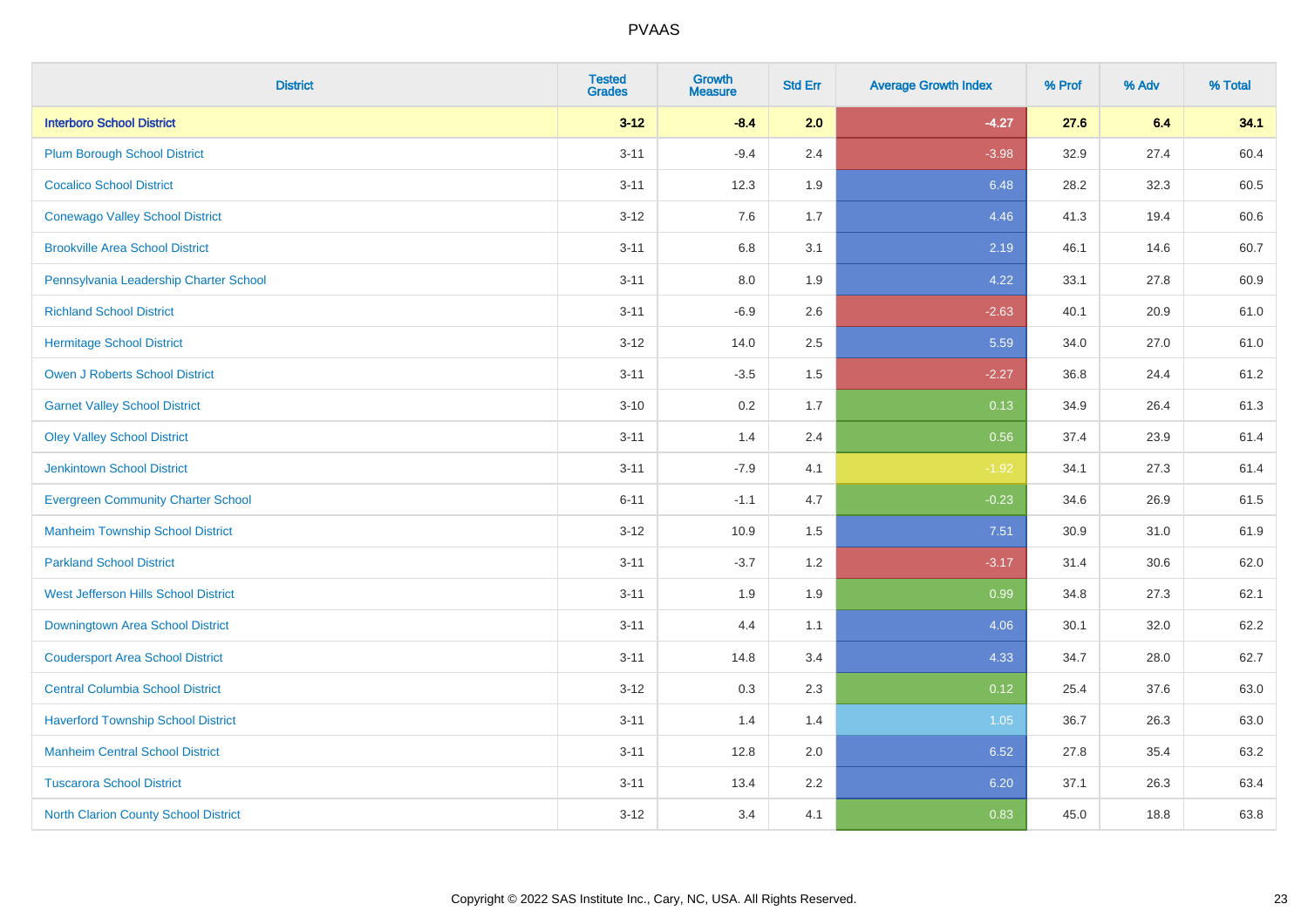| <b>District</b>                           | <b>Tested</b><br><b>Grades</b> | <b>Growth</b><br><b>Measure</b> | <b>Std Err</b> | <b>Average Growth Index</b> | % Prof | % Adv    | % Total |
|-------------------------------------------|--------------------------------|---------------------------------|----------------|-----------------------------|--------|----------|---------|
| <b>Interboro School District</b>          | $3 - 12$                       | $-8.4$                          | 2.0            | $-4.27$                     | 27.6   | 6.4      | 34.1    |
| <b>Greenwood School District</b>          | $3 - 11$                       | 11.3                            | 3.6            | 3.14                        | 31.2   | 32.8     | 63.9    |
| <b>Elizabethtown Area School District</b> | $3 - 12$                       | 7.1                             | 1.7            | 4.19                        | 36.4   | 27.6     | 64.0    |
| <b>Warwick School District</b>            | $3 - 11$                       | 21.7                            | 1.8            | 11.76                       | 27.7   | 36.3     | 64.0    |
| <b>Sharpsville Area School District</b>   | $3 - 11$                       | 3.8                             | 3.7            | 1.04                        | 41.1   | 23.2     | 64.3    |
| <b>Benton Area School District</b>        | $3 - 10$                       | 8.1                             | 4.0            | 2.01                        | 35.7   | 28.6     | 64.3    |
| <b>Upper Dauphin Area School District</b> | $3 - 11$                       | 16.5                            | 5.1            | 3.26                        | 37.5   | 26.8     | 64.3    |
| <b>West Allegheny School District</b>     | $3 - 12$                       | 8.6                             | 2.0            | 4.34                        | 37.3   | 27.2     | 64.5    |
| <b>Millcreek Township School District</b> | $3 - 11$                       | 9.1                             | 1.4            | 6.61                        | 34.5   | 30.1     | 64.6    |
| <b>Upper Dublin School District</b>       | $3 - 12$                       | 2.1                             | 1.8            | 1.19                        | 34.7   | $30.0\,$ | 64.7    |
| <b>North Pocono School District</b>       | $3 - 11$                       | 13.1                            | 3.7            | 3.54                        | 31.4   | 33.3     | 64.7    |
| <b>Rose Tree Media School District</b>    | $3 - 10$                       | $-2.8$                          | 2.1            | $-1.33$                     | 35.2   | 29.6     | 64.8    |
| <b>Franklin Regional School District</b>  | $3 - 11$                       | 11.3                            | 1.8            | 6.13                        | 30.0   | 35.0     | 65.0    |
| <b>Norwin School District</b>             | $3 - 11$                       | $-1.1$                          | 1.6            | $-0.70$                     | 37.7   | 27.6     | 65.2    |
| <b>Pennsbury School District</b>          | $3 - 11$                       | 5.6                             | 1.3            | 4.38                        | 37.7   | 27.7     | 65.4    |
| <b>Abington Heights School District</b>   | $3 - 11$                       | 6.7                             | 1.7            | 4.00                        | 33.8   | 31.7     | 65.5    |
| <b>Saucon Valley School District</b>      | $3 - 11$                       | 18.9                            | 2.2            | 8.48                        | 26.0   | 39.6     | 65.6    |
| <b>Tyrone Area School District</b>        | $3 - 12$                       | 29.2                            | 2.3            | 12.86                       | 36.6   | 29.1     | 65.7    |
| <b>Seneca Valley School District</b>      | $3 - 11$                       | 0.8                             | 1.4            | 0.54                        | 40.6   | 25.2     | 65.8    |
| <b>Quaker Valley School District</b>      | $3 - 11$                       | 12.2                            | 2.5            | 4.90                        | 39.5   | 26.4     | 65.9    |
| <b>West Branch Area School District</b>   | $3 - 11$                       | 17.0                            | 3.3            | 5.20                        | 47.1   | 19.1     | 66.2    |
| North Penn School District                | $3 - 11$                       | 17.6                            | 1.0            | 17.53                       | 30.8   | 35.7     | 66.4    |
| <b>Montrose Area School District</b>      | $3 - 10$                       | 12.3                            | 2.8            | 4.41                        | 37.8   | 28.9     | 66.7    |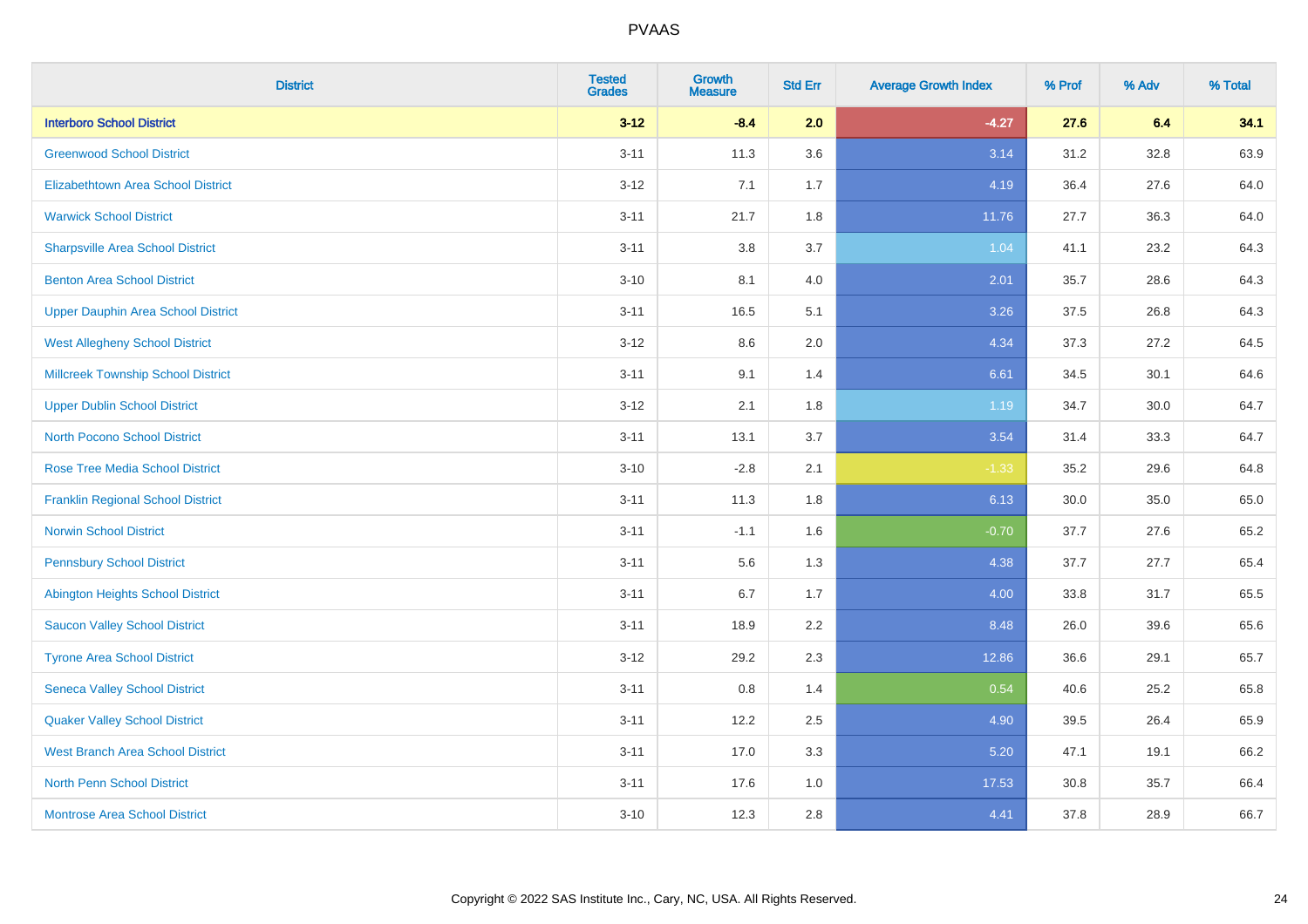| <b>District</b>                               | <b>Tested</b><br><b>Grades</b> | <b>Growth</b><br><b>Measure</b> | <b>Std Err</b> | <b>Average Growth Index</b> | % Prof | % Adv | % Total |
|-----------------------------------------------|--------------------------------|---------------------------------|----------------|-----------------------------|--------|-------|---------|
| <b>Interboro School District</b>              | $3 - 12$                       | $-8.4$                          | 2.0            | $-4.27$                     | 27.6   | 6.4   | 34.1    |
| <b>Pequea Valley School District</b>          | $3 - 11$                       | 18.0                            | 3.1            | 5.74                        | 29.2   | 37.5  | 66.7    |
| <b>Hempfield School District</b>              | $3 - 11$                       | 13.4                            | 1.3            | 10.53                       | 29.9   | 36.8  | 66.7    |
| <b>Southern York County School District</b>   | $3 - 11$                       | 15.5                            | 1.8            | 8.48                        | 37.6   | 29.2  | 66.8    |
| <b>Upper Merion Area School District</b>      | $3 - 11$                       | 14.0                            | 2.0            | 7.15                        | 34.4   | 32.6  | 67.0    |
| <b>Avon Grove School District</b>             | $3 - 10$                       | 7.6                             | 1.4            | 5.29                        | 33.7   | 33.2  | 67.0    |
| <b>Southern Lehigh School District</b>        | $3 - 11$                       | $-4.1$                          | 2.1            | $-1.94$                     | 39.3   | 28.0  | 67.2    |
| <b>Freeport Area School District</b>          | $3 - 10$                       | $-0.2$                          | 2.1            | $-0.10$                     | 37.4   | 29.8  | 67.2    |
| <b>Great Valley School District</b>           | $3 - 11$                       | 5.4                             | 2.0            | 2.77                        | 33.8   | 33.5  | 67.3    |
| <b>Council Rock School District</b>           | $3 - 11$                       | 13.5                            | 1.1            | 12.27                       | 32.0   | 35.4  | 67.4    |
| <b>Bethel Park School District</b>            | $3 - 11$                       | $-4.4$                          | 1.7            | $-2.62$                     | 40.1   | 27.3  | 67.4    |
| <b>Littlestown Area School District</b>       | $3 - 11$                       | 28.7                            | 2.4            | 11.83                       | 38.4   | 29.3  | 67.7    |
| Lampeter-Strasburg School District            | $3 - 12$                       | 11.0                            | 1.9            | 5.69                        | 35.4   | 32.3  | 67.7    |
| <b>Springfield Township School District</b>   | $3 - 11$                       | $-3.9$                          | 3.1            | $-1.27$                     | 37.2   | 30.8  | 68.1    |
| <b>Clearfield Area School District</b>        | $3 - 10$                       | $-1.3$                          | 3.7            | $-0.34$                     | 43.9   | 24.6  | 68.4    |
| <b>Delaware Valley School District</b>        | $3 - 11$                       | 15.7                            | 1.6            | 9.62                        | 36.7   | 32.1  | 68.8    |
| <b>Mars Area School District</b>              | $3 - 10$                       | 6.6                             | 1.9            | 3.45                        | 36.7   | 32.4  | 69.1    |
| <b>Berlin Brothersvalley School District</b>  | $3 - 11$                       | 19.6                            | 4.0            | 4.93                        | 28.3   | 41.3  | 69.6    |
| <b>Methacton School District</b>              | $3 - 11$                       | 11.0                            | 1.6            | 6.94                        | 36.0   | 33.6  | 69.6    |
| <b>Souderton Area School District</b>         | $3 - 11$                       | 18.5                            | 1.4            | 12.86                       | 39.2   | 31.2  | 70.4    |
| <b>Wallingford-Swarthmore School District</b> | $3 - 10$                       | 5.0                             | 2.2            | 2.25                        | 33.3   | 37.1  | 70.4    |
| South Fayette Township School District        | $3 - 11$                       | 6.0                             | 1.8            | 3.33                        | 32.2   | 38.3  | 70.5    |
| <b>Cumberland Valley School District</b>      | $3-12$                         | 18.6                            | 1.2            | 15.79                       | 31.3   | 39.2  | 70.5    |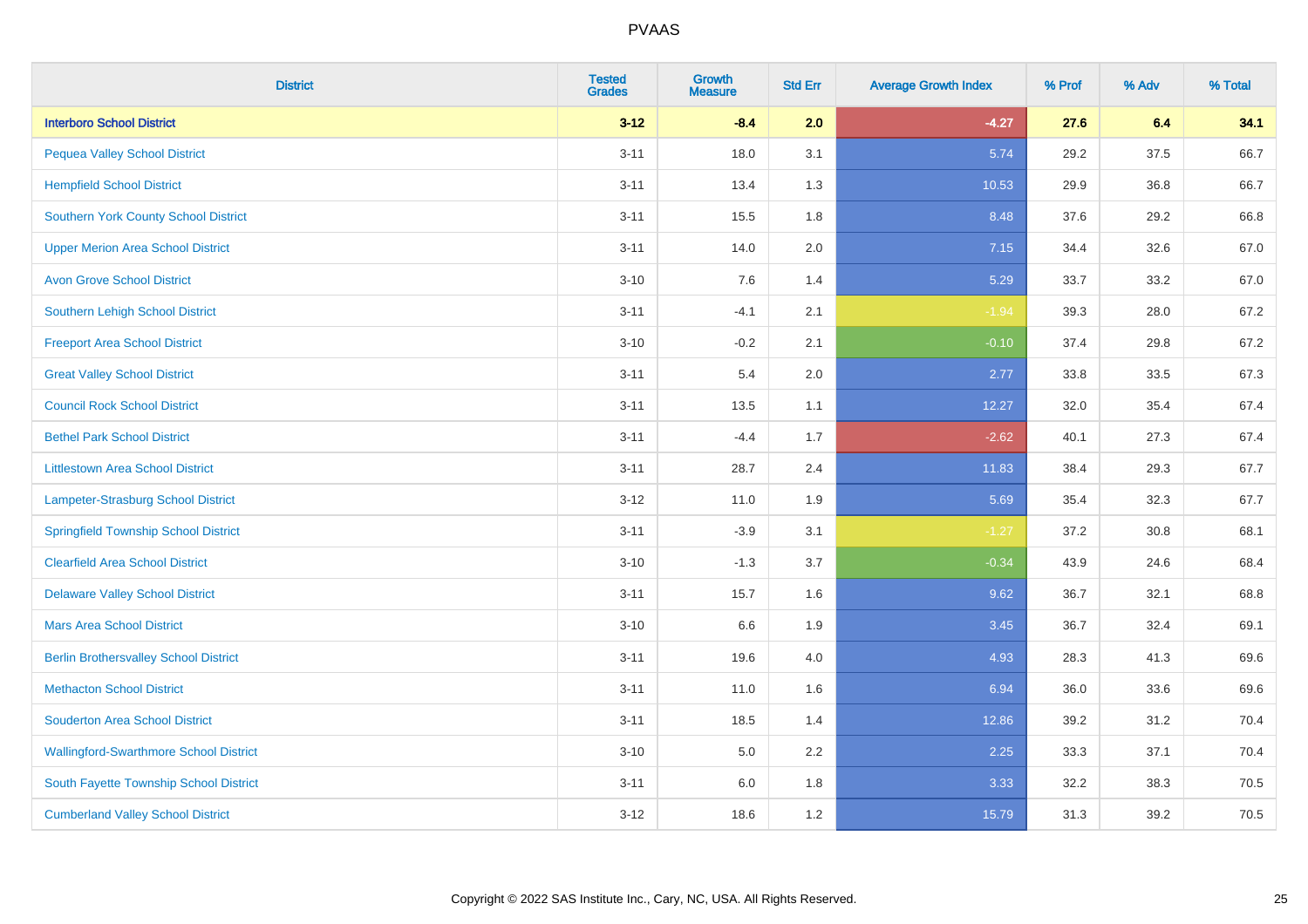| <b>District</b>                                 | <b>Tested</b><br><b>Grades</b> | <b>Growth</b><br><b>Measure</b> | <b>Std Err</b> | <b>Average Growth Index</b> | % Prof | % Adv | % Total |
|-------------------------------------------------|--------------------------------|---------------------------------|----------------|-----------------------------|--------|-------|---------|
| <b>Interboro School District</b>                | $3 - 12$                       | $-8.4$                          | 2.0            | $-4.27$                     | 27.6   | 6.4   | 34.1    |
| <b>Oswayo Valley School District</b>            | $3 - 12$                       | 9.9                             | 5.1            | 1.93                        | 26.5   | 44.1  | 70.6    |
| <b>Colonial School District</b>                 | $3 - 11$                       | 22.1                            | 1.6            | 13.55                       | 27.2   | 43.5  | 70.6    |
| <b>Tredyffrin-Easttown School District</b>      | $3 - 10$                       | 8.7                             | 2.4            | 3.57                        | 35.2   | 35.8  | 71.0    |
| <b>Dallastown Area School District</b>          | $3 - 11$                       | 19.9                            | 1.4            | 14.14                       | 36.8   | 34.2  | 71.0    |
| <b>Radnor Township School District</b>          | $3 - 12$                       | 7.5                             | 1.9            | 4.03                        | 33.0   | 38.3  | 71.3    |
| <b>Lower Moreland Township School District</b>  | $3 - 11$                       | 8.7                             | 2.0            | 4.35                        | 38.2   | 33.2  | 71.4    |
| <b>Eastern Lancaster County School District</b> | $3 - 12$                       | 2.9                             | 3.2            | 0.91                        | 35.2   | 36.4  | 71.6    |
| <b>Lewisburg Area School District</b>           | $3 - 11$                       | 1.7                             | 2.4            | 0.72                        | 35.9   | 35.9  | 71.8    |
| <b>Loyalsock Township School District</b>       | $3-12$                         | 26.7                            | 2.7            | 9.92                        | 36.8   | 35.1  | 71.9    |
| <b>Penn-Trafford School District</b>            | $3 - 11$                       | 2.9                             | 1.8            | 1.68                        | 46.3   | 26.2  | 72.5    |
| Palmyra Area School District                    | $3 - 11$                       | 16.2                            | 1.8            | 9.02                        | 38.8   | 34.0  | 72.8    |
| North Allegheny School District                 | $3 - 11$                       | 18.0                            | 1.3            | 14.25                       | 30.5   | 42.9  | 73.4    |
| <b>Camp Hill School District</b>                | $3 - 12$                       | 20.7                            | 2.9            | 7.00                        | 32.3   | 41.4  | 73.7    |
| <b>Marple Newtown School District</b>           | $3 - 11$                       | 20.6                            | 2.3            | 8.95                        | 31.1   | 42.7  | 73.8    |
| <b>Wayne Highlands School District</b>          | $3 - 11$                       | 22.5                            | 2.5            | 9.16                        | 33.8   | 40.4  | 74.2    |
| Fox Chapel Area School District                 | $3 - 11$                       | 17.6                            | 1.9            | 9.47                        | 22.9   | 52.0  | 74.9    |
| <b>Harbor Creek School District</b>             | $3 - 11$                       | 13.4                            | 2.3            | 5.80                        | 34.5   | 40.7  | 75.2    |
| <b>Spring-Ford Area School District</b>         | $3 - 11$                       | 16.6                            | 1.2            | 14.02                       | 30.4   | 45.3  | 75.7    |
| <b>Central Bucks School District</b>            | $3 - 11$                       | 15.5                            | 0.9            | 17.94                       | 34.8   | 41.4  | 76.2    |
| <b>Upper Saint Clair School District</b>        | $3 - 11$                       | 13.8                            | 1.8            | 7.86                        | 32.2   | 44.5  | 76.7    |
| <b>Fairview School District</b>                 | $3 - 11$                       | 8.3                             | 2.4            | 3.43                        | 41.9   | 34.9  | 76.7    |
| <b>Peters Township School District</b>          | $3 - 11$                       | 14.1                            | 1.7            | 8.16                        | 35.2   | 41.6  | 76.8    |